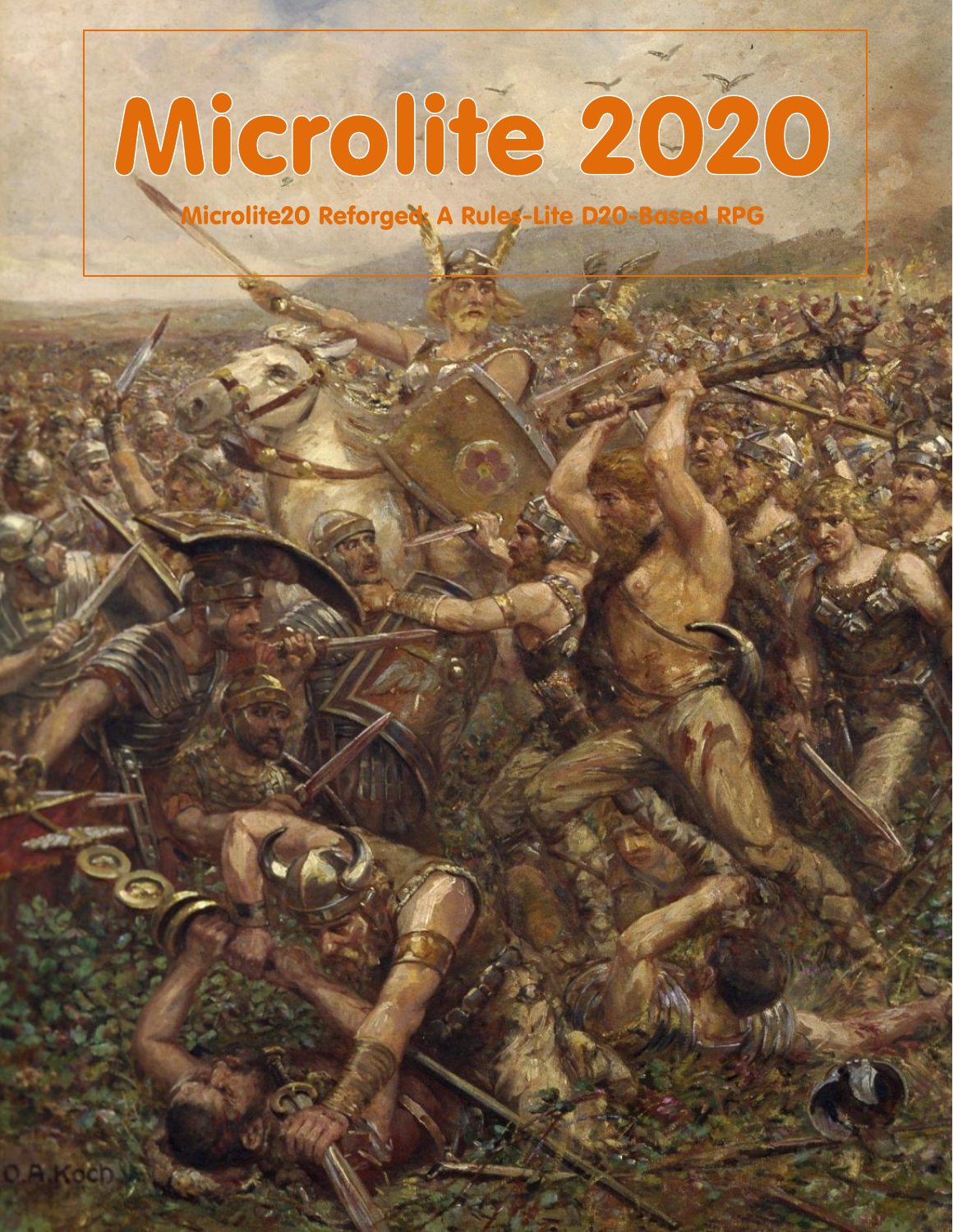## **Microlite2020 Complete**

© 2020 by Randall S Stukey Version 1.02 (April 4, 2020)

All artwork is in the public domain. Cover Art: Otto Albert Koch - *Varusschlacht*.

## **Around the Net:**

## **Microlite20 Nexus**

## <https://microlite20.org/>

The online home of Microlite20 and Microlite20-based games. There's a forum, a download area with over one hundred free Microlite20 supplements and variant Microlite20-based rules sets available for download.

## **RetroRoleplaying.com**

#### <https://retroroleplaying.com/>

The designer's home page – devoted to Old School Tabletop Roleplaying and the games he has designed Most are Microlite20-based and most free or pay what you want.

## **RPG PUB**

#### <https://www.rpgpub.com/>

The RPG PUB is a friendly and active forum "devoted to open discussion on tabletop gaming and other areas of interest to RPG fans. We value free speech, open minds, and friendly members. Your opinions are welcome here. **There are really only two rules:** *be kind to your fellow posters and no politics!*"

## **Tabletop Roleplaying Games**

#### <https://ttrpgs.com/>

Future home of a network of small sites devoted to Tabletop Roleplaying Games.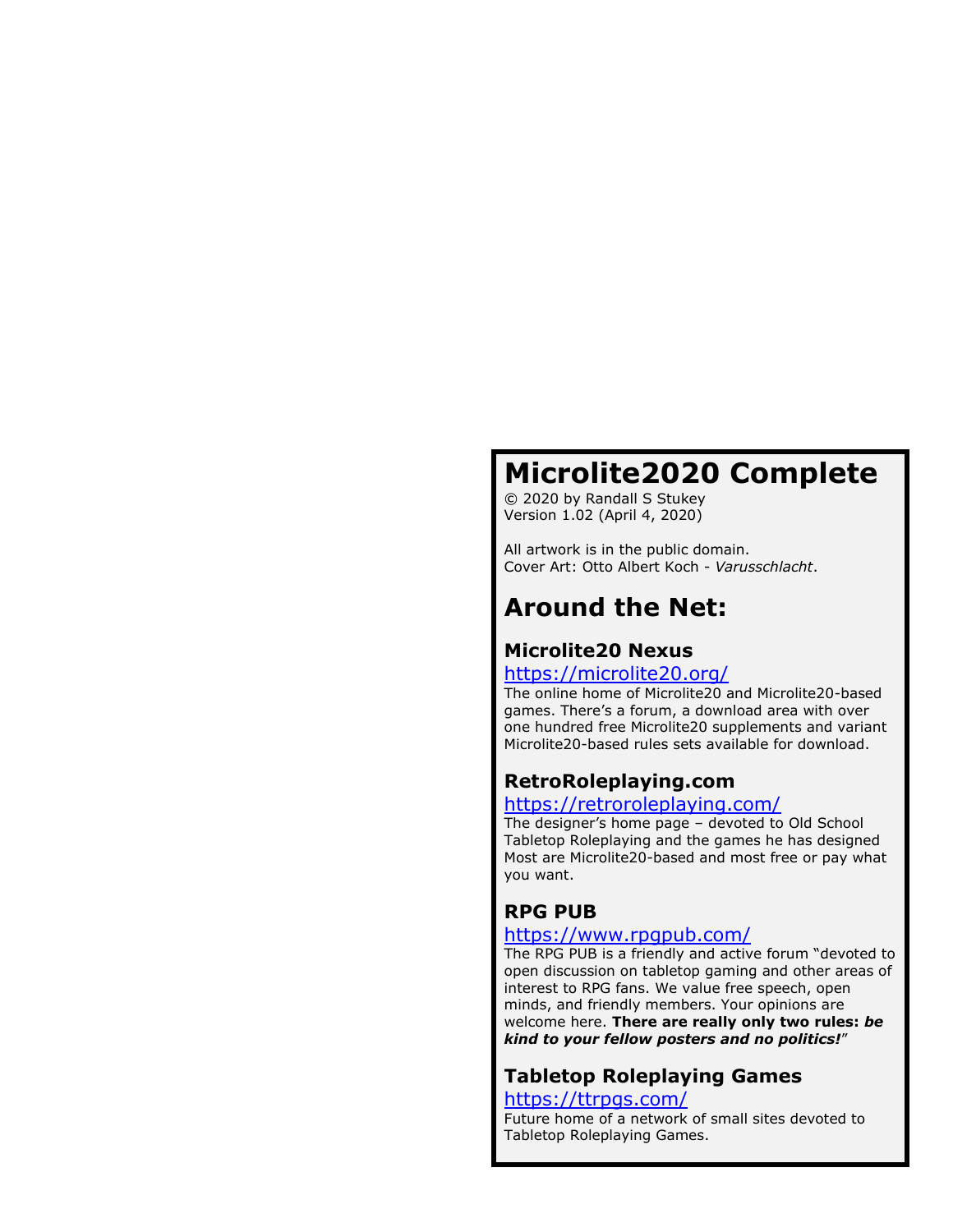# **Microlite2020**

**Complete 1.02**

## **Core Rules**

Microlite2020 is a trimmed-down, subminiature version of the Primary Fantasy 3.x SRD rules (see license for more info) that has been designed to be quick and easy to play. The goal was to create a simpler game, but one where all of the resources of Primary Fantasy SRD (monsters, spells, adventures and equipment) could be used without major conversion.

## **Character Creation**

To create a Microlite2020 character:

- 1. Roll your character's Stats.
- 2. Choose an ancestry and choose one background (at 3 points) or one special ability from that ancestry's list. (Note that the ancestral background lists included in these rules are samples for a very standard RPG fantasy world, the GM should alter these to fit their campaign.)
- 3. Select a class.
- 4. Assign Background points.

### **Stats**

There are 3 stats : Strength (STR), Dexterity (DEX) and Mind (MIND).

Roll 4d6, drop the lowest die, and total the remaining 3. Allocate this total to one of the stats. Repeat for each stat.

Stat bonus = (STAT-10)/2, round towards zero.

## **Ancestries**

**Dwarf** - Tunnel Scout, Stonework, Mining, Smith, Ogre Killer **Elf** - Woodsman, Animal Trainer, Fae Noble, Magecraft, Refugee

**Halfling** - Chef, Herbalist, Scout, Con-artist

**Human** - Adaptable (+1 to all skill rolls), Thief, Alchemist, Soldier, Aristocratic Noble

## **Classes**

The classes are Fighter, Rogue, Mage, Cleric. Characters begin at Level 1.

**Fighter** - Can use any armor and shields. +2 to STR stat. Class Abilities: *Martial Ability*, Cleave, *Favored Weapon.*

**Rogue** - Can use light armor. +2 to DEX stat. Class Abilities: *Sneak Attack*, *Riposte, Connections*.

**Mage** - Cannot use armor or shields. +2 to MIND stat. Class Abilities: *Arcane Spellcasting, Arcane Blast, Minor Magic.*

**Cleric** - Can use shields and up to medium armor. +2 to MIND stat. Class Abilities: *Divine Spellcasting*, *Smite, Turn Undead.*

## **Class Abilities**

*Martial Ability* - +1 to all attack rolls (increasing by +1 per four levels), add level to initiative and damage rolls.

*Cleave* - After a Fighter kills an opponent, he may immediately make another attack against any still-standing foe within 5 feet. The maximum number of attacks he can make in one round is equal to his level.

*Favored Weapon:* Select one specific weapon (e.g. short sword, flail, crossbow, etc.) as a favored weapon. It does a critical hit on a natural 19 or 20 (that would otherwise hit). Once per combat round if using this favored weapon and you miss, you get reroll.

*Sneak Attack* – if they successfully sneak up on a foe, they can attack with +4 to the attack roll and do more damage if successful (Levels 1-5, x2 damage; Levels 6-10, x3 damage; Levels 11-15, x4 damage; Level 16+, x5 damage).

*Riposte*: if melee attacker misses the rogue, the rogue can make an immediate free attack on that attacker in reply.

*Connections*: You know people everywhere. You can find someone through this network to help you in some minor way or do you a small favor can in most civilized areas. The game master decides exactly what the results of your request are and whether you need to do something in return. You can call on your connections a number of times per adventure equal to your MIND bonus + level/2 (round down).

*Arcane Spellcasting* - Can cast arcane spells.

*Arcane Blast* - A Magic-User can shoot a dart of magic energy from the tip of their handmade wand once per round provided no other action is taken. They must roll to hit the target normally. Range: short 60; medium 120; long 180. Usable once per round if no other action taken and does 1d4 damage if it hits. No saving throw is allowed. Requires pointing a handmade wand at the target and costs 1 HP per use. The visible effects can be whatever the Magic-User desires; note that this does not affect damage, it only adds color to the ability. Replacing a handmade wand requires one day to carve the wand from a freshly cut tree branch.

*Minor Magic* - Mages can cast minor "everyday/noncombat" magic at will. Basically, any everyday thing someone could do mundanely, a mage can do with minor magic. Attempting something the GM considers abusive fails and causes the magic-users wand to explode (doing 1d6 backfire damage to the mage unless a MIND save is made). Usable once per round if no other action taken. Requires waving a handmade wand. Cost 1 HP per use.

Some examples: Light a candle or pipe with a flame from the wand tip. Dust things – at first level a minor magic spell might be needed for each shelf or piece of furniture, while at third level a single spell might dust a room and at sixth level the magic-user's the entire floor of a house or tower. Tie or untie a knot. Float coins from the magic-users coin purse to a merchant's hand. Open a cabinet. Mix drinks. Dress/undress.

*Divine Spellcasting* - Can cast divine spells.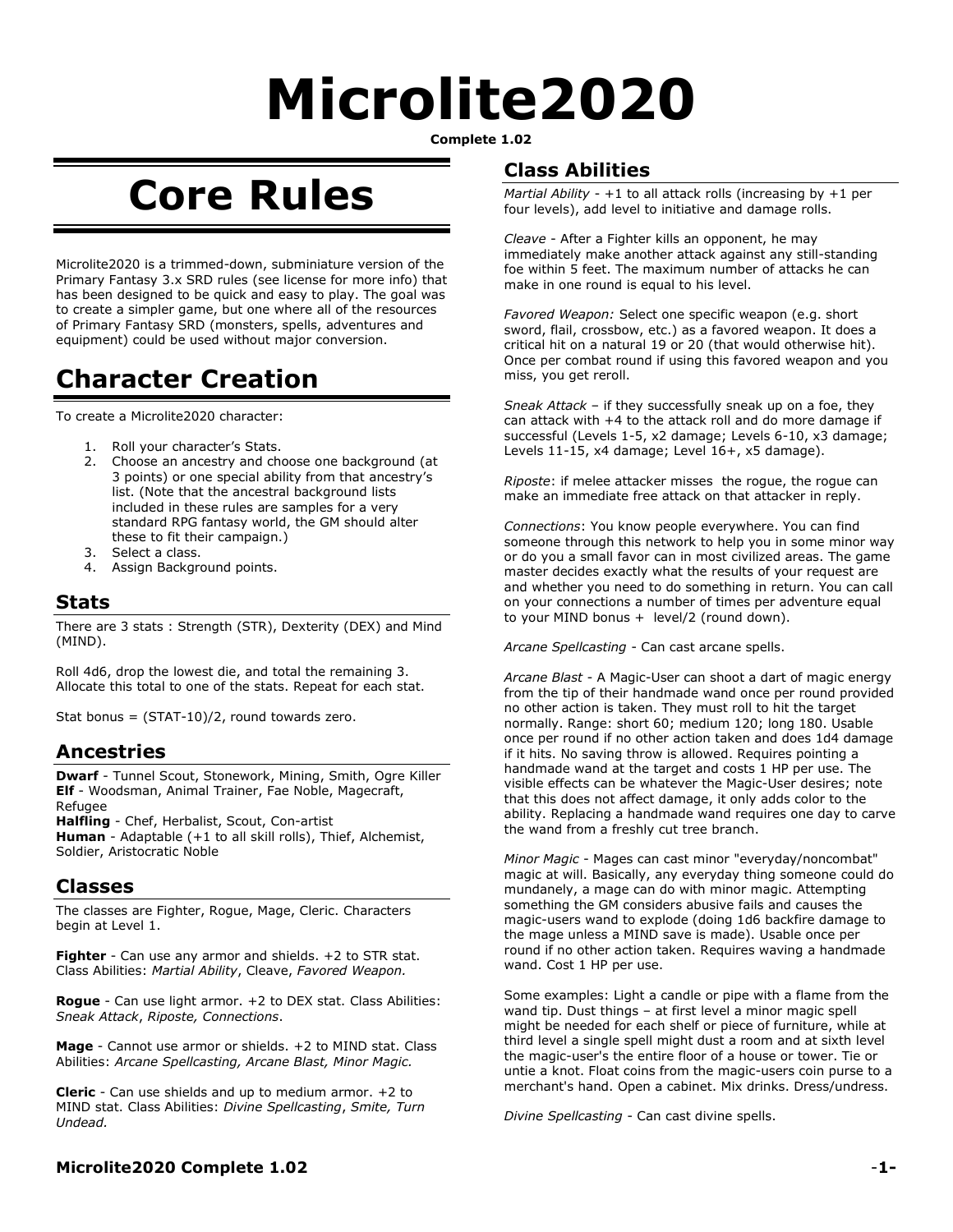*Smite* - A cleric may imbue his normal weapon with holy power allowing it to hit monsters that normally require silver or even magical weapons to hit. Spending 1 HP before making the attack roll will allow hitting monsters that require silver (or other special non-magical) weapons to hit. Spending 2 HP before making the attack roll will allow hitting monsters that require magical weapons to hit.

*Turn Undead* - Successful Magic attack vs. current Hit points of Undead turns them. If DC is exceeded by 10 or more, the undead are destroyed.

## **Backgrounds**

Backgrounds represent pieces of your character's history that contributes to your character's ability to succeed with noncombat skills. Each character has a number of points to allocate to a set of backgrounds. These are broad categories of experience (cat burglar, for example) rather than specific implementations of that experience (climbing and hiding). Backgrounds don't sync to a specific ability score, though some backgrounds obviously may get used more often with certain ability scores than others.

**Assigning Background Points:** Each character gets 8 background points. Assign your background points to as many backgrounds as you want, up to your total points. You can assign a maximum of 5 points to a single background (and minimum of 1). Up to 2 of these 8 points may be added to the 3 point ancestral background previously selected during step 2 of character creation. Choose backgrounds that help you make sense of your characters past, jobs, and settings. A few possible backgrounds include: acrobat, alchemist, animal trainer, architect, aristocratic noble, assassin, chef, conwoman, goblin exterminator, hunted outlaw, knight errant, magecraft, priest, refugee, scout, shepherd, soldier, spy, temple acolyte, thief, torturer, traveling martial arts pupil, tribal healer, tunnel scout, wandering minstrel, warrior poet, and so on.

## **Skills and Skill Checks**

There are no skills in Microlite2020, at least not in the normal 3.x sense. Instead, players simply tell the GM what they are doing and the GM decides if it will succeed in the specific situation, taking into account the characters' class and backgrounds. If the GM decides a random success chance is truly needed, the GM will call for a skill check.

## **Making Skill Checks**

When you roll a skill check to find out if you succeed at a task or trick, the GM tells you which ability score is being tested. Then you choose the background you think is relevant to gain the points you have in that background as a bonus to the skill check (subject to GM approval, of course).

Most skill checks require you to equal or beat a Difficulty Class (DC), set by the GM based on the specific situation, to succeed.

To make a skill check, use this formula:

#### *D20 + relevant ability modifier + level + relevant background points Vs. DC set by the situation*

You can't apply multiple backgrounds to the same check; if more than one background could apply, the background with the highest (or tied for highest) bonus applies.

## **Saving Throws**

Saving throws are handled as skill checks.

## **Basic Adventuring Skills**

Unless a player specifies otherwise about a character at character creation, all characters are assumed to have basic practical adventuring skills such as maintaining weapons and armor, riding a horse, setting up a camp, swimming, climbing, cooking, first aid, tying knots, etc., and have a rough idea of the value of *common* coins, trade goods, gems, and jewels. Success should simply be assumed unless there are unusual conditions.

## **Magic**

Mages can cast any arcane spell, and Clerics any divine spell, with a spell level equal or below 1/2 their class level, rounded up. They have access to all arcane spells in the SRD spell list.

Casting a spell of any kind costs Hit Points. The cost is  $1 +$ double the level of the spell being cast:

| <b>Spell Level</b> 0 1 2 3 4 5 6 7 8 9  |  |  |  |  |  |
|-----------------------------------------|--|--|--|--|--|
| <b>HP Cost</b> 1 3 5 7 9 11 13 15 17 19 |  |  |  |  |  |

Just because a character can cast any spell, doesn't mean that they should. Choose spells that suit the character. Select one "signature" spell per spell level from 1st upward that they prefer to use over any other. These spells are easier to cast due to familiarity, costing 1 less HP to use.

The Difficulty Class (DC) for all spells is:  $10 +$  Caster Level + Caster's MIND bonus.

## **Combat**

**Initiative:** Roll d20 + DEX bonus (plus level for Fighters) for initiative each round. Characters rolling higher than 12 take their action before the monsters, Characters rolling 12 or less take their actions after the monsters take their actions. Everyone can do one thing each turn; move, attack, cast a spell, charge attack, etc.

**Actions:** Combat is abstract. Each combat round lasts about 6 seconds and includes a lot of jockeying for position, feints, etc. The "hit roll" determines if any damaging blows were delivered during the round. Everyone can do one thing each round; move, attack, cast a spell, etc. The GM may choose to allow some combined actions, like a charge attack, to be one thing. A 5-foot step/shift, drawing a weapon, speaking or similar activities are "free" and do not count as an action.

*Opportunity Attacks:* Anyone not surprised and with a ready weapon who is not already involved in a melee combat gets a free attack on opponents trying to move past them – this attack is in addition to their normal attack for the round. If the attack is successful, the opponents takes damage and can move no further that round.

**Attack Rolls:** Add attack bonus to d20 roll. If higher than your opponent's Armor Class (AC), it's a hit. A natural 20 that would otherwise hit is a critical hit doing maximum damage and doing a number of Wound Points damage equal to the number of damage dice rolled (normally 1). Monsters do not have Wound Points, so a critical hit will do maximum weapon damage plus a normal damage roll to them and cause them to lose their next attack.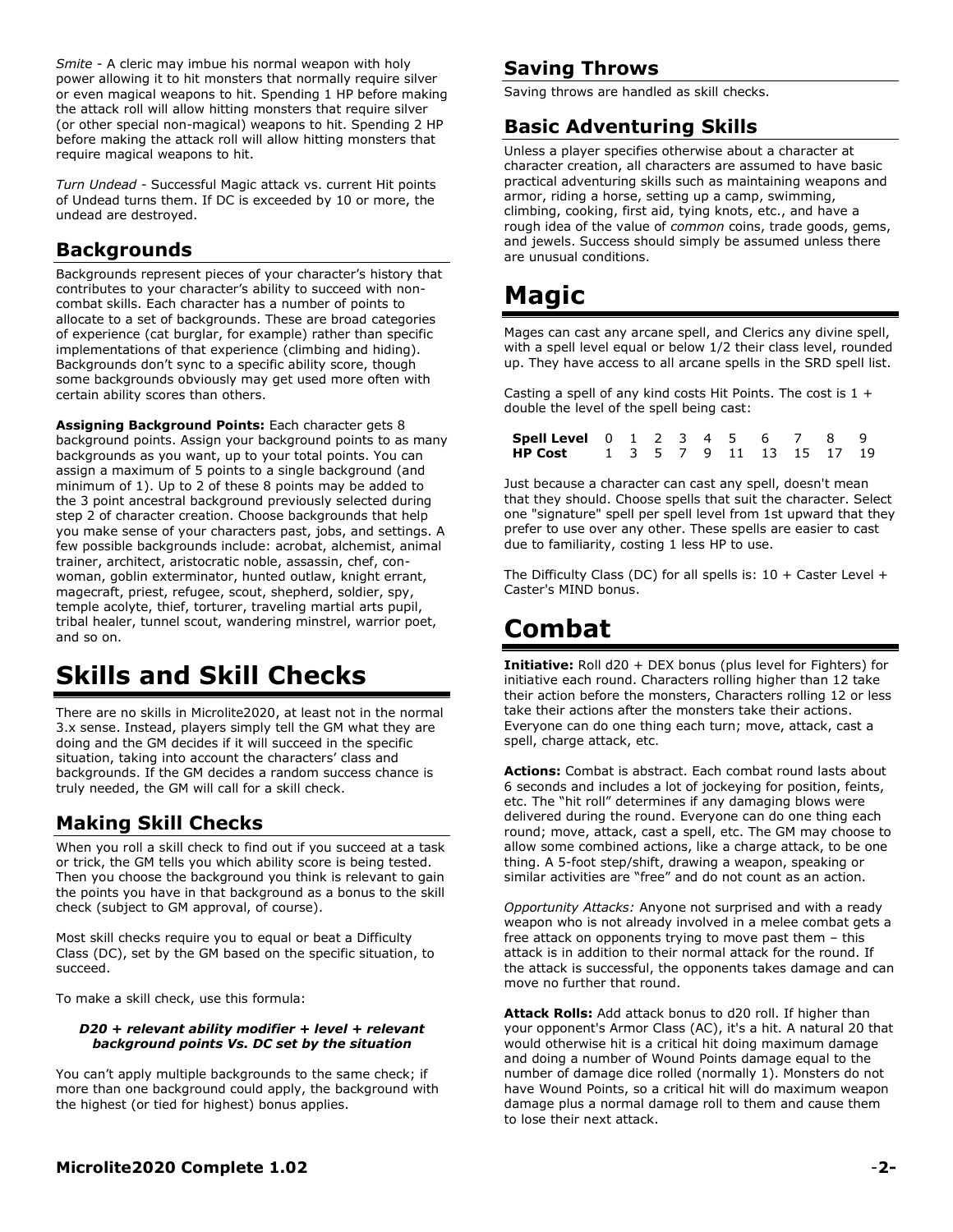Melee attack bonus =  $STR$  bonus +  $CB$ Missile attack bonus =  $DEX$  bonus +  $CB$ Magic attack bonus = MIND bonus + MCB

CB equals character level for Fighters, 50% of character level for mages, 75% of level for other character classes, and number of hit dice for monsters. MCB equals character level for spellcasting classes, zero for non-spellcasting classes, and number of hit dice for monsters with spell-casting abilities.

Armor Class  $(AC) = 10 + DEX$  bonus + Armor bonus. Basic Armor Bonuses: Light Armor (e.g. leather) +2, Medium Armor (e.g. Chainmail) +4, Heavy Armor (e.g. Plate) +6; a shield  $adds +1$ ; a large shield  $adds +2$ .

Fighters and Rogues can use DEX bonus + CB as Melee attack bonus instead if wielding a light weapon. Fighters and Rogues can wield 2 light weapons and attack with both in a round if they take a -2 penalty on all attack rolls that round.

*Range Penalties:* If the target is relatively close, there is no penalty to hit for range. If it's mid-range for the weapon you're using, take a -2. If it's farther out than that, the GM will assign a -4 to -10 penalty to hit, depending on his judgment of how far away the target is.

*Helpless Targets:* Regardless of attack roll and AC, all attacks on sleeping, paralyzed, or otherwise helpless targets automatically hit. If the attacker is not engaged by any other opponents, the helpless target can be automatically slain (if desired). Otherwise, a standard damage roll is made.

*Weapon Damage:* Light weapons do 1d4 hp damage. Medium weapons do 1d6 damage. Large weapons do 1d8 damage. (Or use the damage listed for a specific weapon in SRD equipment tables. Add STR bonus to Melee damage, STR bonus x2 for 2-handed weapons.

**Morale:** While a few monsters, such as mindless creatures, are fearless and will fight to the death, most monsters have a strong desire to survive and will not continue to fight when the battle is going against them. They will instead seek to retreat, to flee, or even to surrender. The GM decides if/when monsters abandon the battle and retreat, based on the situation and the monster's intelligence.

## **Other Hazards**

**Falling**: 1d6 damage per 10', half damage on DEX save. DC=depth fallen in feet

**Spikes:** add +1 point to falling damage per 10' fallen, max  $+10$ 

**Poison:** STR save to avoid or for half, depending on poison. Effect varies with poison type.

**Extreme Heat & Cold:** If not wearing suitable protection, STR save once every 10 minutes (DC 15, +1 per previous check), taking 1d6 damage on each failed save.

## **Hit Points and Healing**

**Hit Points:** Hit Points are an abstract measure of the amount of damage a character can suffer before falling unconscious and taking severe injuries. First level characters have 1d6 + STR hit points. If Hit Points reach 0, the character is unconscious and begins to take severe physical injury. Further damage, including any remaining points of damage the attack that reduced hit points to zero, directly reduces Wound Points. Hit Points represent stamina, luck, minor cuts and scrapes, etc. *Optional:* To avoid confusion, "Hit Points" may be renamed "Fatigue Points."

**Wound Points (WP):** All characters have Wound Points equal to their STR. If Wound Points reach 0, the character is dead. Each two points of Wound damage an Adventurer has suffered gives a -1 to all attack, success, saving, and similar rolls. Monsters do not have Wound Points, although important NPCs usually do.

*Recovering Hit Points:* All characters recover all hit points after six hours of total rest. If a character has lost Wound Points due to wounds, only 50% of total hit points lost are recovered per six hours of rest.

*Healing Wound Point Damage:* Wound Points lost recover at a rate equal to the character's STR Bonus (minimum of 1 point regained) per full day of rest. If a character with up to 50% Wound Point damage performs more than very light activity or careful travel during a day, he has a 50% chance of losing an additional Wound Point. If a character with more 50% of Wound Point damaged does anything other than rest quietly in bed during a day, he has a 50% chance of losing an additional Wound Point.

*Effects of Healing Magic:* Spells, potions, and other healing items cure Wound Points, not hit points. For example, a cure light wounds heals 1d2+1 WP, a cure moderate wounds heals 1d4+1 WP, a cure serious wounds cures 1d6+1 WP, a cure critical wounds heals 1d8+1 WP, etc. See the Divine spells in Appendix C: Spell Lists for more details.

## **Level Advancement**

Encounter Level = Hit Dice of defeated monsters, or the given EL for the trap, situation, etc. Add  $+1$  for each doubling of the number of foes. e.g. 1 kobold = EL1. 2 kobolds = EL2. 4 kobolds =  $EL3$ , etc.

Add up the Encounter Levels (ELs) of every encounter you take part in. When the total =  $10 \times$  your current level, you've advanced to the next level. Reset the total to 0 after advancing.

Each level adds: +1d6 to Hit Points +1 to all attack rolls +1 to any background

If the level divides by three (i.e. level 3,6,9,etc.) add 1 point to STR, DEX or MIND.

Fighters gain +1 to their attack and damage rolls at levels 5,10,15,etc.

Clerics and Magi gain access to new spell levels at levels 3,5,7,9,etc.

**Example:** The 1st level adventurers have just completed a dungeon adventure, and defeated 5 EL1 encounters, an EL2 trap and the EL3 leader. That's a total of EL10, so they all advance to level 2. They need to defeat another 20 Encounter Levels to reach Level 3.

## **Sample Characters**

#### **Morris, Human Rogue-1**

STR 12 (+1), DEX 15 (+2), MIND 12 (+1) hp 13, wp 12, AC 15 (Studded Leather), Paired Shortswords,  $+0/+0, d6+1$ *Class Abilities:* Sneak Attack, Riposte, Connections *Backgrounds:* Cat Burglar 5, Scout 3, Adaptable

#### **Microlite2020 Complete 1.02** -**3-**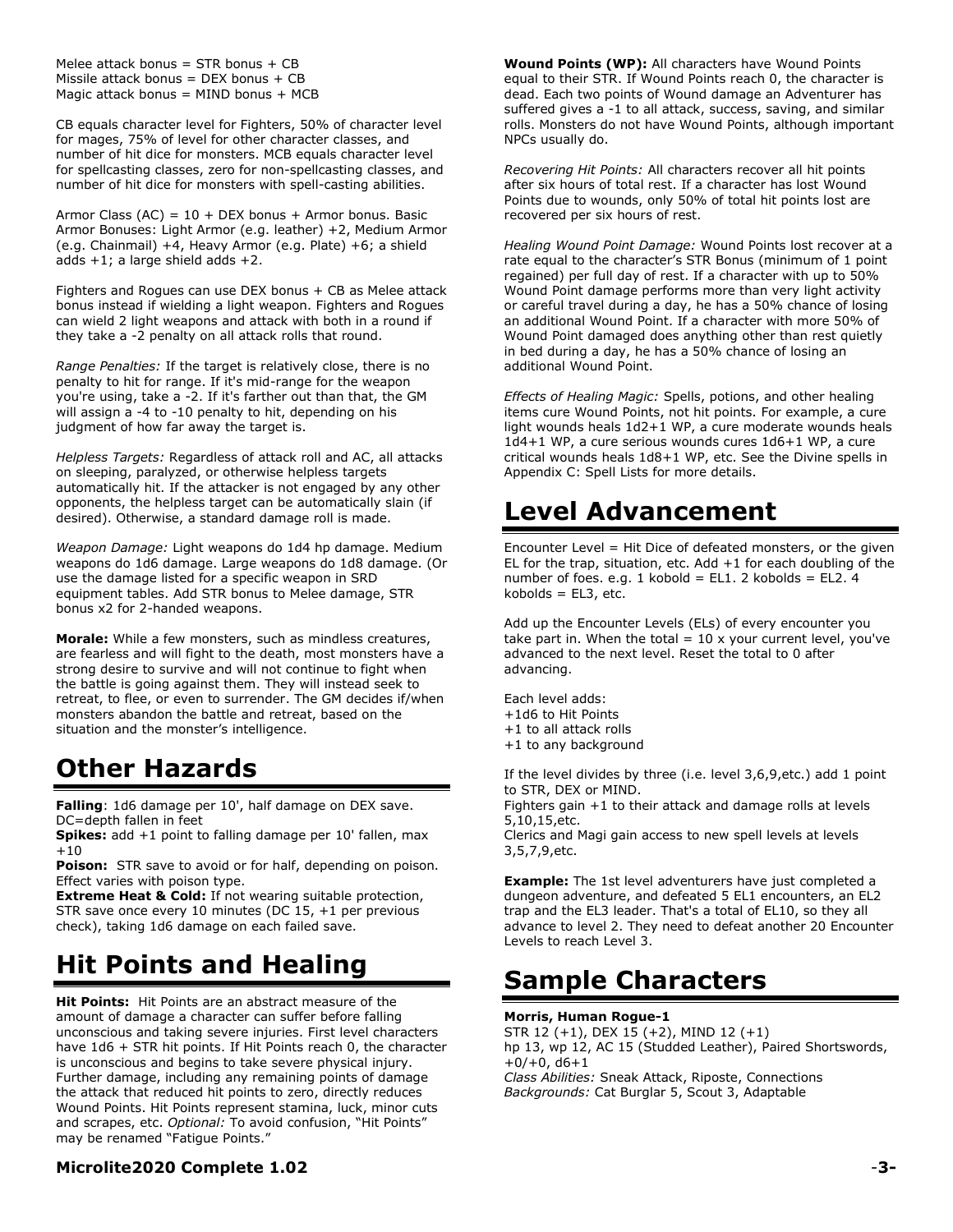#### **Kendrick, Dwarf Fighter-1**

STR 16 (+3), DEX 13 (+1), MIND 11 (+0) hp 17, wp 16, AC 17 (Chainmail + shield), Longsword +5, d8+4 *Class Abilities:* Martial Ability(+1 attack, +1 initiative and

damage) Cleave, Favored Weapon (Longsword) *Backgrounds:* Smith 3, Tunnel Scout 5, Soldier 2

#### **Cholmer, Elven Mage-1**

STR 12 (+1), DEX 13 (+1), MIND 16 (+3) hp 13, wp 12, AC 11 (Robes), Quarterstaff +2, d6+1 *Class Abilities*: Arcane Casting (0 and 1st level arcane spells), Arcane Blast, Minor Magic *Backgrounds*: Minstrel 5, Woodsman 3, Fae Noble 3

#### **Barnabas, Halfling Cleric-1**

STR 10 (+0), DEX 16 (+3), MIND 11 (+0) hp 11, wp 10, AC 18 (Chainmail), Morningstar +1, d8 *Class Abilities:* Divine Casting (0 and 1st level divine spells), Smite, Turn Undead *Backgrounds:* Chef 3, Animal Trainer 3, Temple Loremaster 3, Poet 2



# **Optional Rules**

## **Stat Alternatives**

Instead of the standard method of rolling stats during character creation the GM may choose to use one of the following methods.

**Roll 2d6+6:** Roll 2d6, Total the 2 dice and add 6 to the result, then allocate to one of the stats. Repeat for remaining stats.

**Point Buy (Average):** Characters have 33 stat points. Assign these points to the character's stats with a minimum of 3 and a maximum of 18 in each stat.

**Point Buy (Heroic):** Characters have 45 stat points. Assign these points to the character's stats with a minimum of 3 and a maximum of 18 in each stat.

**Array (Average):** Assign 15 to one stat, 11 to another stat, and 7 to the remaining stat.

**Array (Heroic):** Assign 17 to one stat, 15 to another stat, and 13 to the remaining stat.

## **Alternate Initiative**

One of these optional rules can replace the standard Initiative rules:

1) Roll d20 + DEX bonus (plus class mods) for initiative. Monsters can be considered to have a DEX of 3 x HD. Act in Initiative order: high to low.

2) A character's Initiative is  $10 + DEX$  stat (plus class mods). Monsters can be considered to have a DEX of 3 x HD. Act in Initiative order: high to low. If a character and monster tie, the character goes first. If a character is fighting another character/major NPC and their Initiative ties, each rolls a D20 with the higher roll going first.

## **Advantage & Disadvantage**

Instead of the GM assigning positive or negative situational D20 die roll modifiers, the GM may simply assign advantage or disadvantage to the D20 die based on the situation. If the situation favors the action in a major way, the roll is made with Advantage. If the situation hinders the action in a major way, the roll is made with Disadvantage. If the situation neither favors nor hingers the action in a major way, the roll is made normally.

When a D20 roll had advantage or disadvantage, roll two D20s instead of one. Use the higher of the two rolls if you have advantage, and use the lower roll if you have disadvantage. For example, if a roll has disadvantage and the results of the roll are a 17 and a 5, use the 5. If the roll had advantage instead and the roll results in those numbers, use the 17.

## **Hit Points and Healing**

*Bleeding (optional):* A character who has been reduced to 0 hit points by weapon or other trauma-related damage will eventually bleed out and die if their wounds are not bound. A bleeding character must make a STR Save every minute or suffer one Wound Point of additional damage. Binding wounds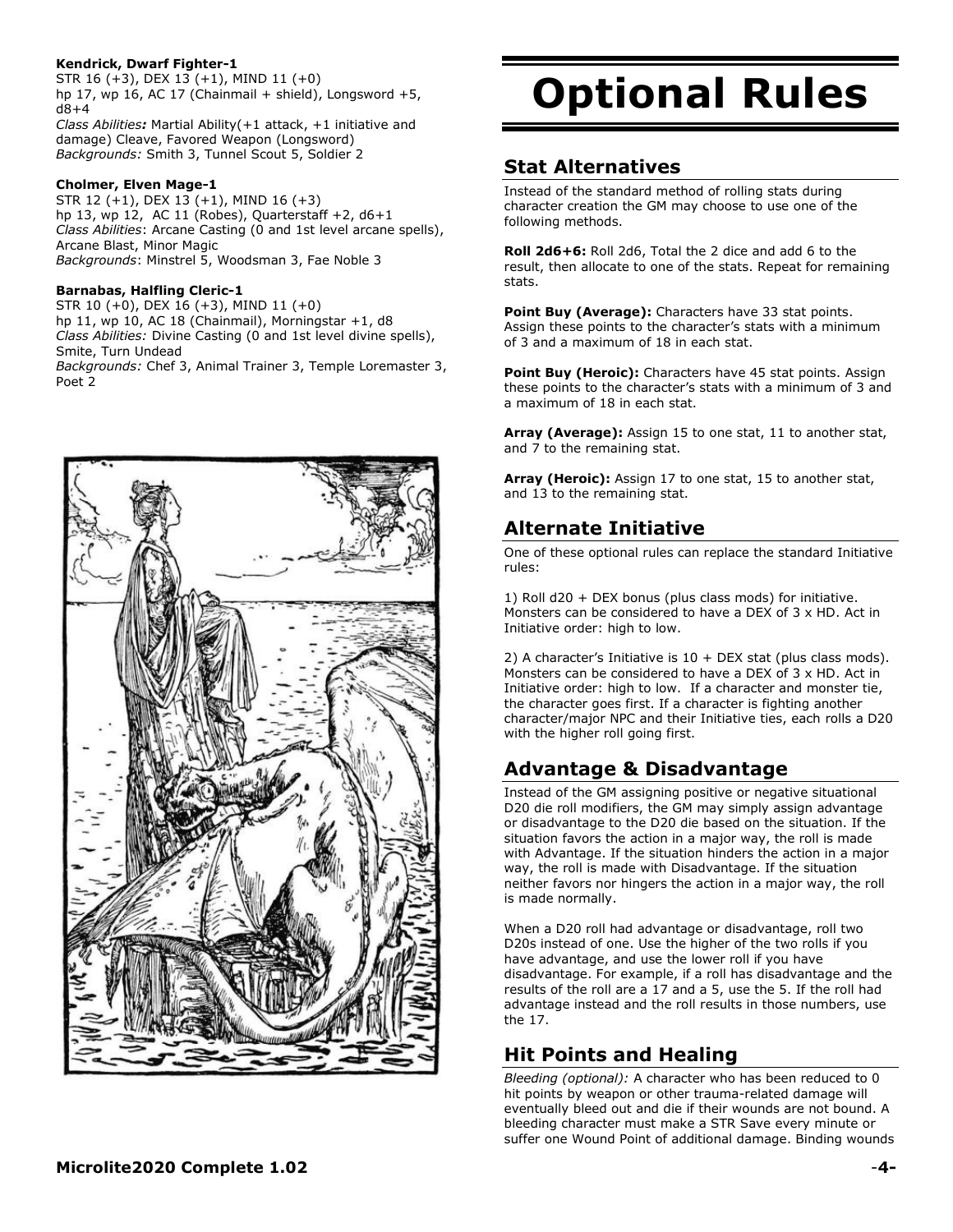takes 1 minute per point of Wound damage taken, but no further bleeding rolls are needed (including while the wounds are being bound). Any healing spell cast on a bleeding character will effectively stop the bleeding.

*Healing Magic (Optional):* Healing magic is not instantaneous, 1 Wound Point will be cured per 10 minutes of rest after the spell is cast (up to the maximum the spell will cure), if the rest in interrupted any remaining points of healing are lost.

*Second Wind (Optional):* Once per day, characters may regain 20% of their total hit points (round up) by resting in a safe place for an hour while eating a meal. This amount is reduced by 2 hp per point of Wound damage (to a minimum of 0 hp recovered).

*Monster Wound Points (Optional):* If the GM does not mind the added complexity, monsters may have Wound Points as well. A monster's Wound Points are equal to twice the number of hit dice.

## **Alternative Critical Hit Results**

Replace the "Attack Rolls" paragraph in the Combat section with the following paragraph:

**Attack Rolls:** Add attack bonus to d20 roll. If higher than your opponent's Armor Class (AC), it's a hit. A natural 20 that would otherwise hit is a critical hit doing maximum damage possible for the weapon used plus the results of a normal damage roll and causes the target to lose their next attack.

## **Monster Reactions**

Some monsters (like skeletons guarding a tomb) may always attack. In cases where the reaction of the monsters to the party is not obvious, the GM may opt to make a reaction roll for the monsters by rolling 2d6 and adding the MIND bonus (and any other appropriate modifiers) to the roll and consulting this table.

| <b>Adjusted Reaction</b> | <b>Result</b>     |
|--------------------------|-------------------|
| Roll                     |                   |
| 2 or less                | Very Unfavorable  |
| $3 - 6$                  | Unfavorable       |
|                          | Neutral/Uncertain |
| $8 - 11$                 | Favorable         |
| 12 or more               | Very Favorable    |

Interpretation of the results is left to the GM, however, these general principles may prove helpful. Very Unfavorable means the monsters will most likely attack unless the odds are overwhelmingly against them. They will not help the characters. Unfavorable means the monsters are hostile and might attack unless they are given a good reason not to. They will not help the characters. Neutral means the monsters are unsure of the party. They are not likely to attack immediately, but are not friendly or helpful. Favorable means the monsters are willing to listen and are open to negotiation. They might be willing to be slightly helpful. Very Favorable means the monsters like the characters and are willing to be somewhat helpful and are open to working with the party to mutual advantage.

## **Metamagic**

Magic-Users and Clerics may select one metamagic ability from this list at levels 3 and 6. A spell with metamagic abilities applied is cast at a higher HP cost: the standard HP cost for the spell plus the HP cost for all metamagic being applied to the spell. The GM has the final say as to what metamagic effects do or do not make sense to use with a particular spell. Multiple metamagic effects can be applied to

#### **Microlite2020 Complete 1.02** -**5-**

a single spell; however, each metamagic effect after the first adds an additional +1 to the HP cost of the spell.

*Empower Spell* - All variable, numeric effects of an empowered spell are increased by one-half. Saving throws and opposed rolls are not affected, nor are spells without random variables. An empowered spell adds +4 to the HP cost of the base spell.

*Enlarge Spell* - You can alter a spell with a range of close, medium, or long to increase its range by 100%. Spells whose ranges are not defined by distance, as well as spells whose ranges are not close, medium, or long, are not affected. An enlarged spell adds +2 to the HP cost of the base spell.

*Extend Spell* - An extended spell lasts twice as long as normal. A spell with a duration of concentration, instantaneous, or permanent is not affected. An extended spell adds +2 to the HP cost of the base spell.

*Widen Spell* - You can alter an area shaped spell to increase its area. Any numeric measurements of the spell's area increase by 100%. A widened spell adds +6 to the HP cost of the base spell.

## **Action Points**

Characters gain 1 action point every even numbered level (2, 4, 6, etc.) Actions points may be used to simulate a heroic effort by a character or to simulate a lucky break. Action Points recover 1 per day of total rest in safe surroundings.

*Heroic Effort:* Each action point spent on heroic effort allows the player to roll a 1d6 and adjust any single die roll affecting the character or made as a result of the character's actions in the character's favor by the amount rolled. The action point must be expended before the die roll to be adjusted is made.

*Luck:* Spending one action point for luck will cause a minor bit of good luck to come the character's way. Spending three action points for good luck will cause a major bit of good luck to come the character's way. In both cases, the GM decides exactly what the good luck is, but it should be helpful in a minor/major way to the character's immediate situation.

*Shake Off Fatigue:* Recover one-quarter your lost hit points instantly. This counts as an action. The character must rest and eat a meal before they may shake off fatigue again.

*Strike Now:* The character can take his action right now instead of waiting for his turn in the normal order to come up. This cannot be used to cast a spell over 2nd level.

#### **Feats**

Feats are fairly unique special abilities that a character can use under circumstances appropriate to the feat. There is no standard list of feats, instead, players create feats for their character with the approval of the GM. Players and GMs should ensure that feats fit the character's class, background, and personality.

Fighters start with three feats and add another feat at levels 2, 4, 6, 8, etc. Clerics and rogues start with two feats and add another feat at levels 3, 5, 7, 9, etc. Mages start with two feats and add another feat at levels 3, 6, 9, 12, etc..

There are two standard types of feats. The GM may create others or allow feats that do not fit the standard on a case by case basis.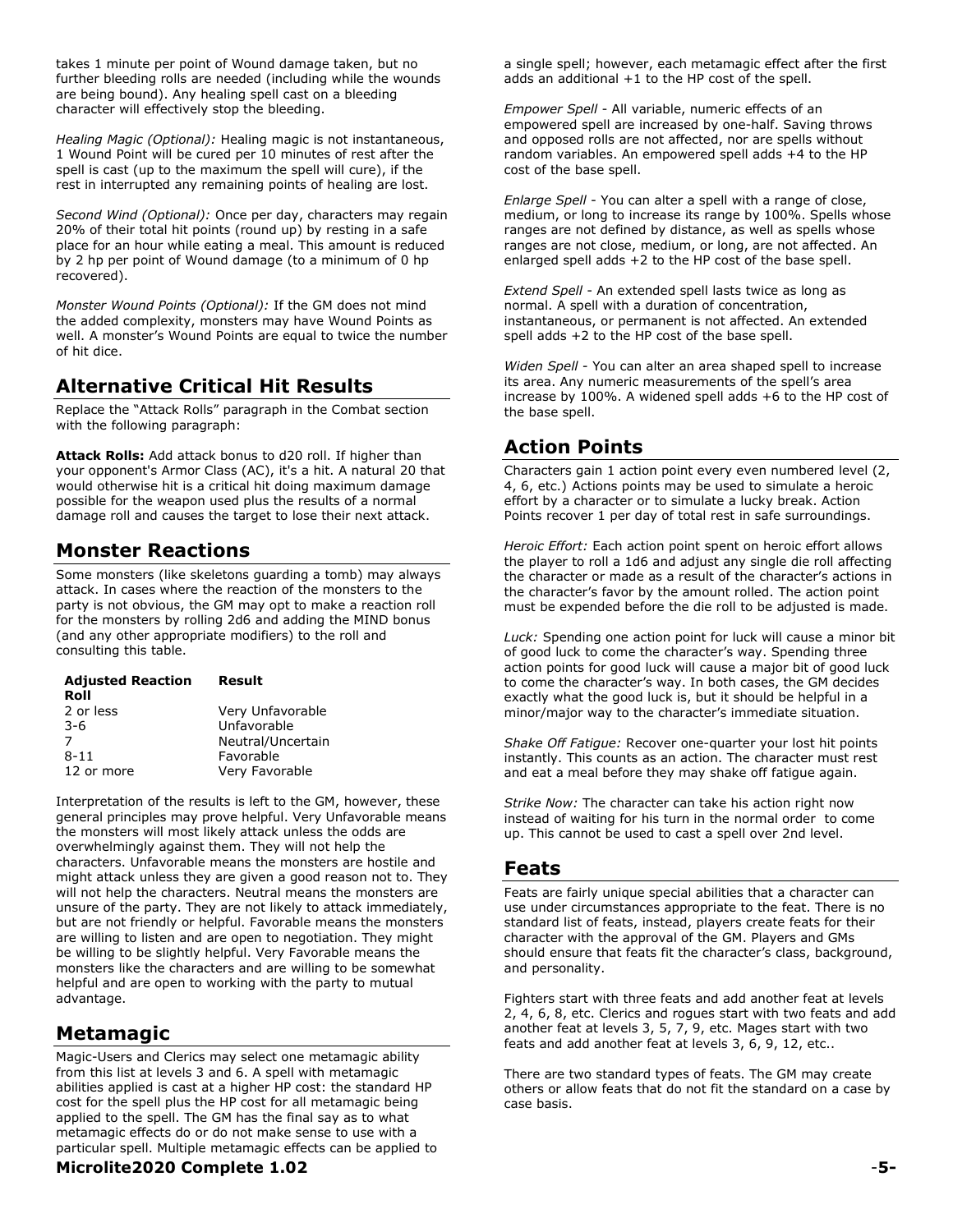**Bonus Feats:** Bonus feats give a character a bonus equal to his level when attempting certain actions under specific conditions. Use this template to create a Bonus Feat:

Because I [describe some way that you are exceptional, have a cool bit of gear, or are otherwise awesome], I get a bonus equal to my level when I [do something that requires a roll] when [describe a circumstance].

Example Bonus Feats:

- Because I am a smooth talker, I get a bonus equal to my level when I am trying to convince someone to help me when I'm in conversation with someone who is does not actively view me unfavorably.
- Because I am a famous duelist, I get a bonus equal to my level when I attack when engaged in a oneon-one swordfight with an attentive audience.
- Because I am an expert on lycanthropes, I get a damage bonus equal to my level when I attack a lycanthrope.

**Special Ability Feats:** Special ability feats allow a character to do something cool or otherwise ignore the usual rules in some way. Use this template to create a Special Ability Feat.

Because I [describe some way that you are exceptional, have a cool bit of gear, or are otherwise awesome], once per game session I can [describe something cool you can do].

Note: "once per game session" may be changed to some of similar rarity with the permission of the GM (see the third example below).

Example Special Ability Feats:

- Because I am well connected in the Garvannic Empire, once per game session I can find a helpful ally in just the right place when I am in the Garvannic Empire.
- Because I am always squirrelling away stuff I find, once per game session I may declare that I have an especially useful non-magical item that lets me easily bypass one obstacle.
- Because I am a scholar, after researching a specific monster for one day per hit die, I know a way to defeat or constrain the monster without directly attacking it.

**Advanced Feats:** If the optional rules for Actions Points are also used in the game, the GM may allow an advanced form of each feat which does more when an Action Point is expended to power it. For example:

- Because I am a famous duelist, I get a bonus equal to my level when I attack when engaged in a oneon-one swordfight with an attentive audience. If I expend an action point to power this feat prior to the battle, even if I lose the fight the audience will consider me the "real winner" (because they think my opponent cheated, the fight was somehow fixed, etc.).
- Because I am a smooth talker, I get a bonus equal to my level when I am trying to convince someone to help me when I'm in conversation with someone who is not hostile to me. If I expend an action point, my

**Microlite2020 Complete 1.02** -**6-**

smooth spiel will even affect someone who views me unfavorably (but is not actually hostile to me).

The GM has the final say as to whether a feat is acceptable in the game and whether the current situation meets any situational requirements for a particular feat.

## **Miniatures and Battle Maps**

If you have miniature figures (about 1 inch or 25 to 28 mm tall) to represent the characters and their enemies and wish to use them to create more tactical battles, you will need a ruler or a battle map covered in spaces (squares, hexes or 1 inch measurements). One space equals 5 feet or 2 yards, and the average character and monster moves 6 spaces per turn even diagonally.

Small characters (like halflings or gnomes) move 5 spaces per turn, while characters wearing heavy armor (splint mail, banded mail, half-plate, full plate) move 1 space less each turn. On older-style maps, where one space equals 10 feet, the average character moves 3 spaces per turn.

Characters can move through the same space as another character or enemy, but cannot end movement in the same space as another figure. Attempting to move past an enemy (through the enemy space or a space next to an enemy) may trigger an opportunity attack. Rubble, darkness, heavy growth and other difficult terrain costs 2 spaces of movement per space moved by the character. Moving up and down is the same as moving horizontally (a character does not have to spend extra movement to climb or fly). Moving just 1 space is considered a "free" action, as long as the character does not move any farther that turn.

If there's a question whether a character could see an enemy to hit it, draw an imaginary straight line from the center of the attacker's space to the center of the target's space (or one of its spaces, if it takes up more than one space on the map). If there is no major obstacle or enemy in the path, the character can make the attack. Allies of the attacker do not block its path. Characters can attack through windows and other partial obstacles at a -2 penalty to hit.

Melee attacks must be made against an enemy in a space adjacent to the character. Thrown and short-range weapon attacks can be made against an enemy up to 10 spaces away. Long-range weapon attacks can be made against an enemy up to 25 spaces away.

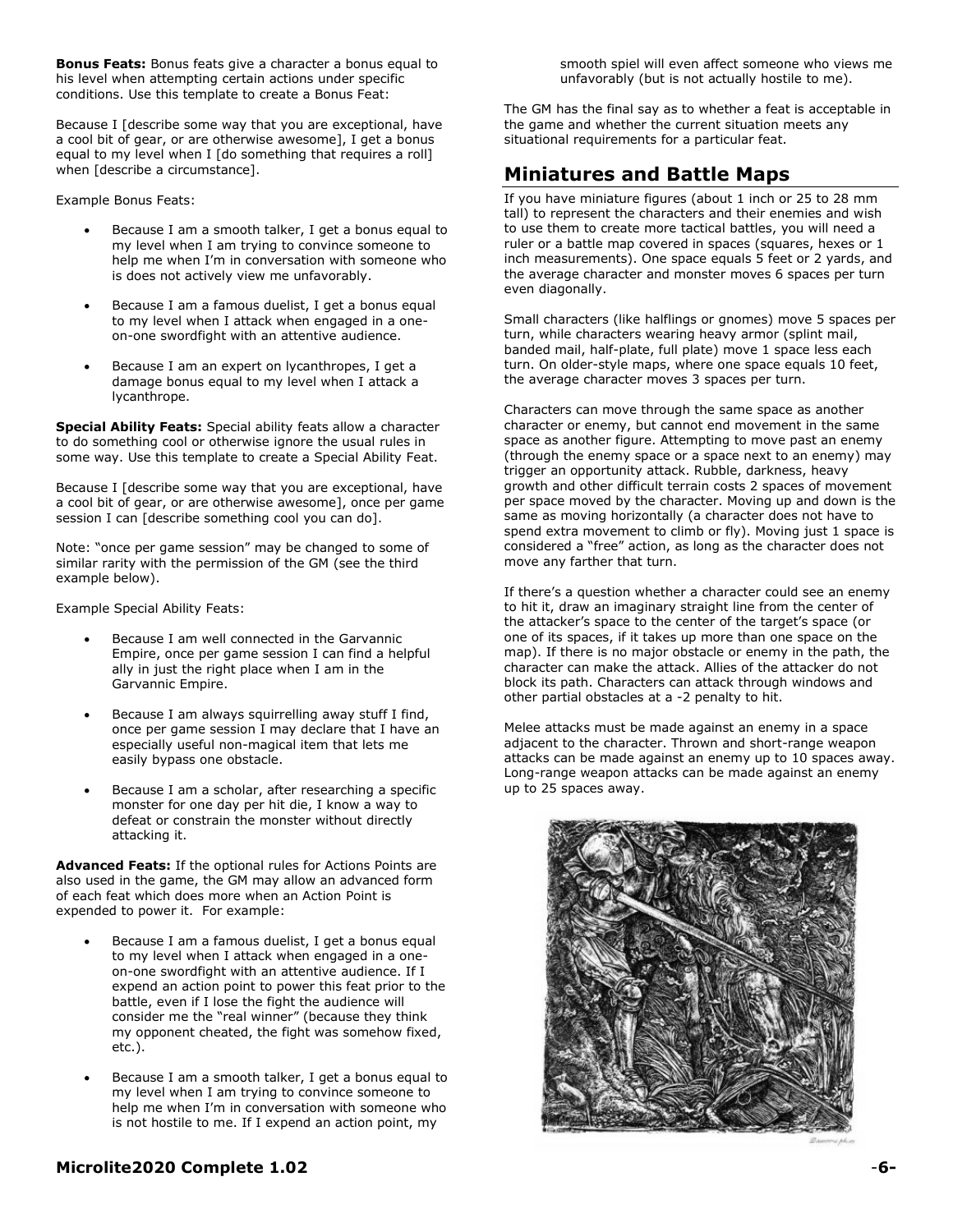## **Appendix A: Equipment**

**Note**: The Damage, Range, and AC Bonus rules given here are more detailed/complex than those of the core Microlite2020 rules. *Their use is optional.*

## **Weapons**

Here is the format for weapon entries (given as column headings on the table below).

**Cost**: This value is the price for purchasing the weapon. The cost includes miscellaneous gear that goes with the weapon.

**Damage**: The damage column gives the damage dealt by the weapon on a successful hit.

**Range Increment**: Any attack at less than this distance is not penalized for range. However, each full range increment imposes a cumulative –2 penalty on the attack roll. A thrown weapon has a maximum range of five range increments. A projectile weapon can shoot out to ten range increments.

#### **Two-Handed**

| Weapon        | Cost(qp) | Damage | Range (ft.) |
|---------------|----------|--------|-------------|
| Chain, spiked | 25       | 2d4    |             |
| Falchion      | 75       | 1d6    |             |
| Flail, heavy  | 15       | 1d8    |             |
| Glaive        | 8        | 1d8    |             |
| Great axe     | 20       | 1d10   |             |
| Great club    | 5        | 1d8    |             |
| Great sword   | 50       | 2d6    |             |
| Guisarme      | 9        | 2d4    |             |
| Halberd       | 10       | 1d10   |             |
| Lance         | 10       | 1d8    |             |
| Long spear    | 5        | 1d8    |             |
| Quarterstaff  |          | 1d6    |             |
| Scythe        | 18       | 2d4    |             |
| Spear         | 2        | 1d8    | 20          |

#### **Light**

| Weapon        | Cost (gp) | Damage | Range (ft.) |
|---------------|-----------|--------|-------------|
| Unarmed       |           | 1d3    |             |
| Axe, throwing | 8         | 1d6    | 10          |
| Dagger        | 2         | 1d4    | 10          |
| Hammer, light | 1         | 1d6    | 20          |
| Hand axe      | 6         | 1d4    |             |
| Mace, light   | 5         | 1d6    |             |
| Pick, light   | 4         | 1d4    |             |
| Sap           | 1         | 1d6    |             |
| Sickle        | 6         | 1d6    |             |
| Sword, short  | 10        | 1d6    |             |

#### **One-Handed**

| Weapon      | Cost(qp) | <b>Damage</b> | Range (ft.) |
|-------------|----------|---------------|-------------|
| Battle axe  | 10       | 1d8           |             |
| Club        |          | 1d6           | 10          |
| Flail       | 8        | 1d8           | -           |
| Longsword   | 15       | 1d8           |             |
| Mace, heavy | 12       | 1d8           |             |
|             |          |               |             |

| Morningstar    | 8  | 1d8  |    |
|----------------|----|------|----|
| Pick, heavy    | 8  | 1d6  |    |
| Rapier         | 20 | 1d6  |    |
| Scimitar       | 15 | 1d6  |    |
| Short spear    | 1  | 1d6  | 20 |
| Sword, bastard | 35 | 1d10 |    |
| Trident        | 15 | 1d8  | 10 |
| War axe        | 30 | 1d10 |    |
| Warhammer      | 12 | 1d8  |    |
| Whip           | 1  | 1d3  |    |
|                |    |      |    |

#### **Ranged**

| Weapon          | Cost(qp) | Damage          | Range (ft.) |
|-----------------|----------|-----------------|-------------|
| Crossbow, hand  | 100      | 1d4             | 30          |
| Crossbow, heavy | 50       | 1d10            | 120         |
| Crossbow, light | 35       | 1d8             | 80          |
| Dart            | 0.5      | 1 <sub>d4</sub> | 20          |
| Javelin         | 1        | 1d6             | 30          |
| Longbow         | 75       | 1d8             | 100         |
| Net             | 20       |                 | 10          |
| Shortbow        | 30       | 1d6             | 60          |
| Slina           |          | 1d4             | 50          |

## **Armor and Shields**

Here is the format for armor entries (given as column headings on the table below).

**Cost**: This value is the price for purchasing the armor.

**AC Bonus**: The column gives the Armor Class bonus provided by the armor.

#### **Armor**

| Light                | Cost (gp) | <b>AC Bonus</b> |
|----------------------|-----------|-----------------|
| Padded               | 2         | $+1$            |
| Leather              | 10        | $+2$            |
| Studded Leather      | 25        | $+3$            |
| Chain Shirt          | 100       | $+4$            |
| Medium               | Cost (gp) | <b>AC Bonus</b> |
| Hide                 | 15        | $+3$            |
| Scale Mail           | 50        | $+4$            |
| Chainmail            | 150       | $+5$            |
| <b>Breastplate</b>   | 200       | $+5$            |
| <b>Heavy</b>         | Cost(qp)  | <b>AC Bonus</b> |
| <b>Splint Mail</b>   | 200       | $+6$            |
| <b>Banded Mail</b>   | 250       | $+6$            |
| Half-plate           | 600       | $+7$            |
| <b>Full Plate</b>    | 1,500     | $+8$            |
| <b>Shields</b>       | Cost (gp) | <b>AC Bonus</b> |
| <b>Buckler</b>       | 15        | $+1$            |
| Shield, Light Wooden | 3         | $+1$            |
| Shield, Light Steel  | 9         | $+1$            |
| Shield, Heavy Wooden | 7         | $+2$            |
| Shield, Heavy Steel  | 20        | $+2$            |
| Tower                | 30        | $+4$            |



**Microlite2020 Complete 1.02** -**7-**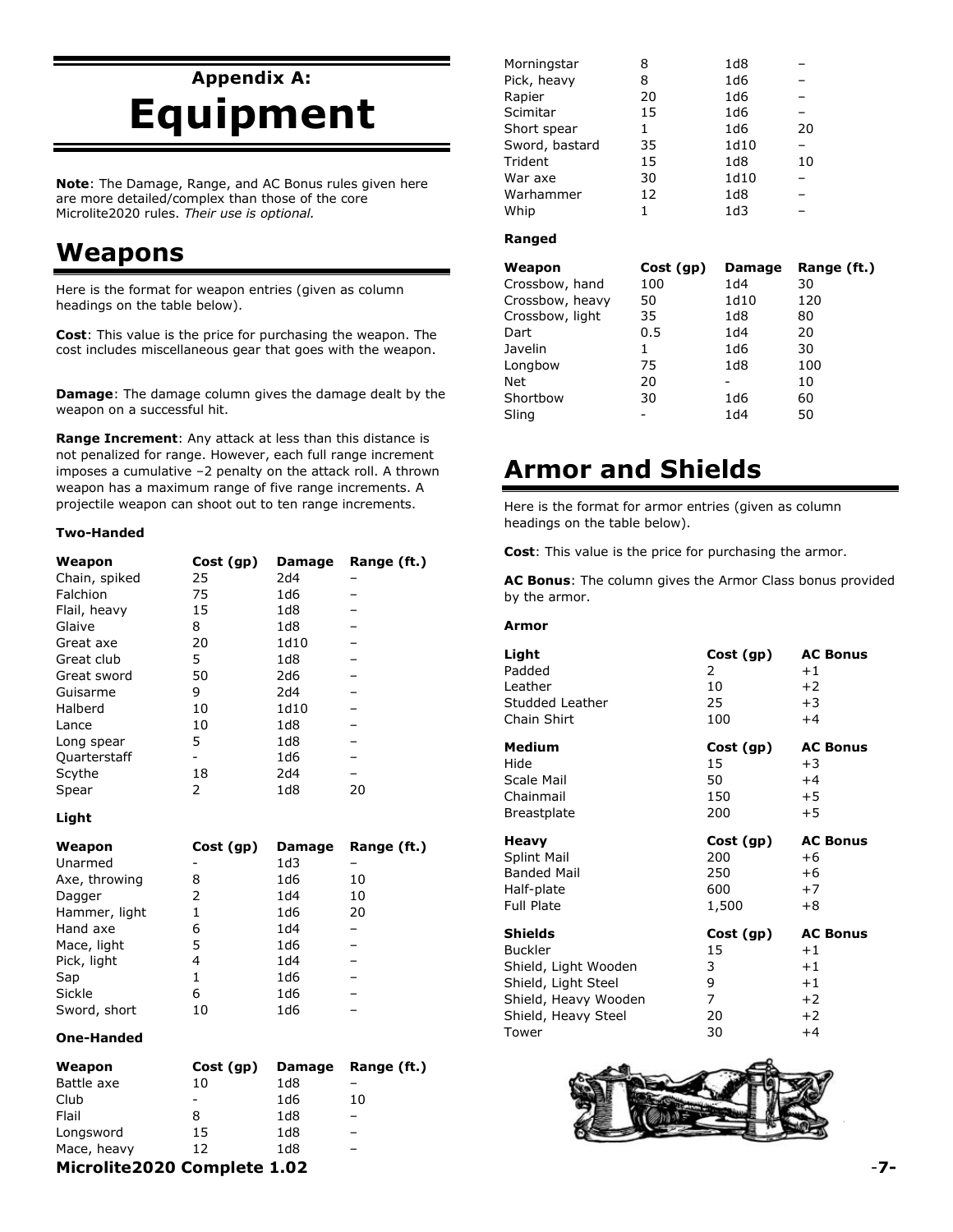## **Adventuring Gear**

#### **Adventuring Gear**

| Acid (flask)                              | $10$ gp         |
|-------------------------------------------|-----------------|
| Antitoxin (vial)                          | 50 gp           |
| Artisan's Tools                           | 5 gp            |
| Backpack (empty)<br>Barrel (empty)        | 2 gp<br>2 gp    |
| Basket (empty)                            | 4 sp            |
| Bedroll                                   | $1$ sp          |
| Bell                                      | $1$ gp          |
| Blanket, Winter                           | 5 sp            |
| <b>Block and Tackle</b>                   | $5$ gp          |
| Bucket (empty)                            | 5 sp            |
| Caltrops                                  | $1$ gp          |
| Candle                                    | $1$ cp          |
| Canvas (sq. yd.)                          | 1sp             |
| Case, map or scroll                       | $1$ gp          |
| Chain (10 ft.)                            | 30 gp           |
| Chalk, 1 piece                            | $1$ cp          |
| Chest (empty)                             | 2 gp            |
| Craftsman's Tools                         | 5 gp            |
| Crowbar                                   | 2 gp            |
| Disguise Kit                              | 50 gp           |
| Firewood (per day)                        | $1$ cp          |
| Fish Hook                                 | $1$ sp<br>4 gp  |
| Fishing Net (25 sq. ft.)<br>Flask (empty) | 3 cp            |
| Flint and Steel                           | $1$ gp          |
| Glass Bottle, wine                        | 2 gp            |
| <b>Grappling Hook</b>                     | $1$ gp          |
| Hammer                                    | 5 sp            |
| Healer's Kit                              | 50 gp           |
| Holy Symbol, wooden                       | 1 gp            |
| Holy Symbol, silver                       | 25 gp           |
| Holy Water (flask)                        | 25 gp           |
| Hourglass                                 | 25 gp           |
| Ink $(1 \text{ oz. vial})$                | 8 gp            |
| Ink pen                                   | 1 sp            |
| Jug, clay                                 | 3 cp            |
| Ladder $(10 ft.)$                         | 5 cp            |
| Lamp, common                              | $1$ sp          |
| Lantern, bullseye<br>Lantern, hooded      | 12 gp           |
| Lock, simply                              | 7 gp<br>20 gp   |
| Lock, average                             | 40 gp           |
| Lock, good                                | 80 gp           |
| <b>Magnifying Glass</b>                   | 100 gp          |
| Manacles                                  | 50 gp           |
| Mirror, small steel                       | 10 <sub>g</sub> |
| Mug/Tankard, clay                         | 2 cp            |
| <b>Musical Instrument</b>                 | 5 gp            |
| Oil, flask (1 pint)                       | $1$ sp          |
| Paper (sheet)                             | 5 sp            |
| Parchment (sheet)                         | 2 sp            |
| Picker, miner's                           | 3 gp            |
| Pitcher, clay                             | 2 cp            |
| Piton                                     | $1$ sp          |
| Pole (10 ft.)                             | 2 sp<br>5 sp    |
| Pot, iron<br>Pouch, belt (empty)          | 1 gp            |
| Ram, portable                             | 10 <sub>g</sub> |
| Rations, trail (per day)                  | 5 sp            |
| Rope, hempen (50 ft.)                     | $1$ gp          |
| Rope, silk (50 ft.)                       | $10$ gp         |
|                                           |                 |

| Sack, empty<br>Sealing Wax<br>Sewing Needle<br>Shovel or Spade<br>Signal Whistle<br>Signet Ring<br>Sledge<br>Soap (per lb.)<br>Spell Component Pouch<br>Spellbook, Wizard's (blank)<br>Spyglass<br>Tent<br>Thieves' Tools<br>Torch<br>Vial, ink or potion<br>Waterskin<br>Whetstone<br>Clothing                                | 1 sp<br>$1$ gp<br>5 sp<br>2 gp<br>8 sp<br>5 gp<br>$1$ gp<br>5 sp<br>5 gp<br>$15$ gp<br>$1,000$ gp<br>10 <sub>g</sub><br>30 gp<br>$1$ cp<br>$1$ gp<br>$1$ gp<br>$2$ cp                     |
|--------------------------------------------------------------------------------------------------------------------------------------------------------------------------------------------------------------------------------------------------------------------------------------------------------------------------------|-------------------------------------------------------------------------------------------------------------------------------------------------------------------------------------------|
| Artisan's Outfit                                                                                                                                                                                                                                                                                                               | 1 gp                                                                                                                                                                                      |
| <b>Cleric's Vestments</b><br><b>Cold Weather Outfit</b><br>Courtier's Outfit<br><b>Entertainer's Outfit</b><br>Explorer's Outfit<br>Monk's Outfit<br>Noble's Outfit<br>Peasant's Outfit<br>Royal Outfit<br>Scholar's Outfit<br>Traveler's Outfit                                                                               | 5 gp<br>8 gp<br>30 gp<br>3 gp<br>$10$ gp<br>$5$ gp<br>75 gp<br>$1$ sp<br>200 gp<br>5 gp<br>$1$ gp                                                                                         |
| <b>Mounts and Related Gear</b>                                                                                                                                                                                                                                                                                                 |                                                                                                                                                                                           |
| Barding, medium creature<br>Barding, large creature<br><b>Bit and Bridle</b><br>Dog, guard<br>Dog, war<br>Donkey or Mule<br>Feed (per day)<br>Horse, heavy<br>Horse, light<br>Pony<br>Saddle, military<br>Saddle, pack<br>Saddle, riding<br>Saddlebags<br>Stabling (per day)<br>Warhorse, heavy<br>Warhorse, light<br>War pony | armor price x2<br>armor price x4<br>2 gp<br>25 gp<br>75 gp<br>8 gp<br>5 cp<br>200 gp<br>75 gp<br>30 gp<br>20 gp<br>5 gp<br>10 <sub>gp</sub><br>4 gp<br>5 sp<br>400 gp<br>150 gp<br>100 gp |

## **Quick Start Packs**

For a fast start, players may select one of the following packs (A, B, or C) instead of purchasing their equipment item by item. In addition to the pack of items selected, the character also starts with 50 gold pieces and special items based on their class. Choose a pack or roll 1d6 to select one randomly.

**Pack A (1–2):** Backpack, Bedroll, Belt Pouch, 2 sets of Caltrops, Flint and Steel, Lantern (hooded), 10 Oil Flasks, Trail Rations (1 week), Shovel, Signal Whistle, Waterskin.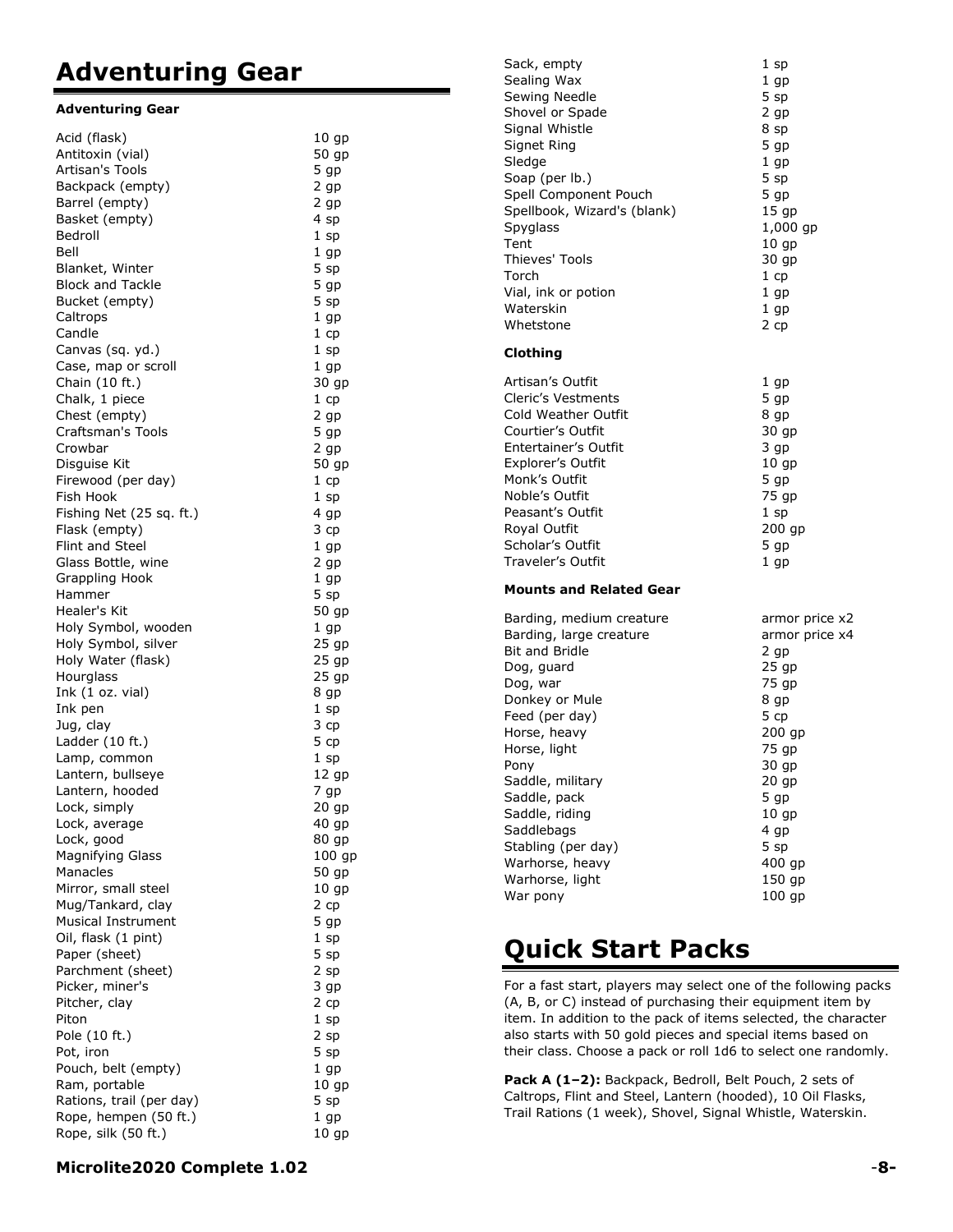**Pack B (4–5):** Backpack, Bedroll, Belt Pouch, 10 pieces of Chalk, Crowbar, Flint and Steel, Small Steel Mirror, 4 Oil Flasks, 10' Pole, Trail Rations (1 week), 10 Torches, Waterskin.

**Pack C (5***–***6):** Backpack, Bedroll, Belt Pouch, Flint and Steel, Grappling Hook, 5 Oil Flasks, 10' Pole, Trail Rations (1 week), 50' Rope, Tent, 10 Torches, Waterskin.

Finally, add the following, based on your Class:

**Cleric:** Silver Holy Symbol, 5 Gold Pieces.

**Fighter:** Vial of Holy Water, 5 Gold Pieces.

**Mage:** Spellbook, 2 Spell Pouches, 5 Gold Pieces.

**Rogue:** Thieves' Tools.



## **Appendix B: Monsters**

| <b>Name</b>                          | <b>Hit Dice</b>                      | Armor<br>Class | <b>Attack</b>                                                               |
|--------------------------------------|--------------------------------------|----------------|-----------------------------------------------------------------------------|
| Animal (small) HD 1d8+2<br>eg Badger | (6 hp)                               | AC 15          | Claw $+4$ (1d2-1)                                                           |
| Ankheg                               | HD<br>$3d10+12$<br>(28 hp)           | <b>AC 18</b>   | Bite $+7$ (2d6+7 plus<br>1d4 acid)                                          |
| <b>Bugbear</b>                       | HD 3d8+3<br>(16 hp)                  | AC 17          | Morningstar +5<br>$(1d8+2)$ or javelin +3<br>$(1d6+2)$                      |
| Choker                               | $HD$ 3d8+3<br>(16 hp)                | AC 17          | Tentacle $+6$ (1d3+3)                                                       |
| Deinonychus<br>(Raptor)              | HD 4d8+16<br>(34 hp)                 | AC 16          | Talons $+6$ (2d6+4)                                                         |
| Dire Rat                             | $HD$ 1d8+1<br>$(5$ hp)               | AC 15          | Bite $+4$ (1d4 plus<br>disease)                                             |
| Dragon (young<br>Red)                | HD<br>13d12+39<br>(123 hp)           | AC 21          | Bite $+20$ (2d6+7) or<br>breath 10d10 DC24<br>phys+DEX to dodge<br>for half |
| Dwarf                                | HD 1d8+2<br>$(6$ hp)                 | AC 16          | Waraxe $+3(1d10+1)$<br>or shortbow $+1$ (1d6)                               |
| Earth<br>Elemental<br>(large)        | HD 8d8+32<br>(68 <sub>hp</sub> )     | AC 18          | Slam $+12$ (2d8+7)                                                          |
| Elf                                  | HD 1d8 (4<br>hp)                     | AC 15          | Longsword +2<br>$(1d8+1)$ or longbow<br>$+3(1d8)$                           |
| Gargoyle                             | HD 4d8+19<br>(37 <sub>hp</sub> )     | AC 16          | Claw $+6(1d4+2)$                                                            |
| Goblin                               | HD 1d8+1<br>$(5$ hp)                 | AC 15          | Morningstar +2 (1d6)<br>or javelin $+3$ (1d4)                               |
| Griffon                              | HD<br>7d10+21<br>(59 <sub>hp</sub> ) | AC 17          | Bite $+11$ (2d6+4)                                                          |
| Halfling                             | HD 1d8+1<br>$(5$ hp)                 | AC 16          | Shortsword $+3$ (1d6)<br>or light crossbow $+3$<br>(1d6)                    |
| Hellhound                            | HD 4d8+4<br>(22 hp)                  | AC 16          | Bite $+5$ (1d8+1 plus<br>1d6 fire)                                          |
| <b>Hill Giant</b>                    | HD<br>12d8+48<br>(102 hp)            | <b>AC 20</b>   | Greatclub +16<br>$(2d8+10)$ or rock +8<br>$(2d6+7)$                         |
| Hobgoblin                            | $HD$ 1d8+2<br>(6 hp)                 | AC 15          | Longsword +2<br>$(1d8+1)$ or javelin +2<br>$(1d6+1)$                        |
| Human<br>Commoner                    | HD 1d8+1<br>$(5$ hp)                 | AC 12          | Dagger $+1$ (1d6+1) or<br>sling $+1$ (1d4)                                  |
| Insect (small)<br>eg Spider          | HD 1d8 (4<br>hp)                     | <b>AC 14</b>   | Bite +4 (1d4-2 plus<br>poison)                                              |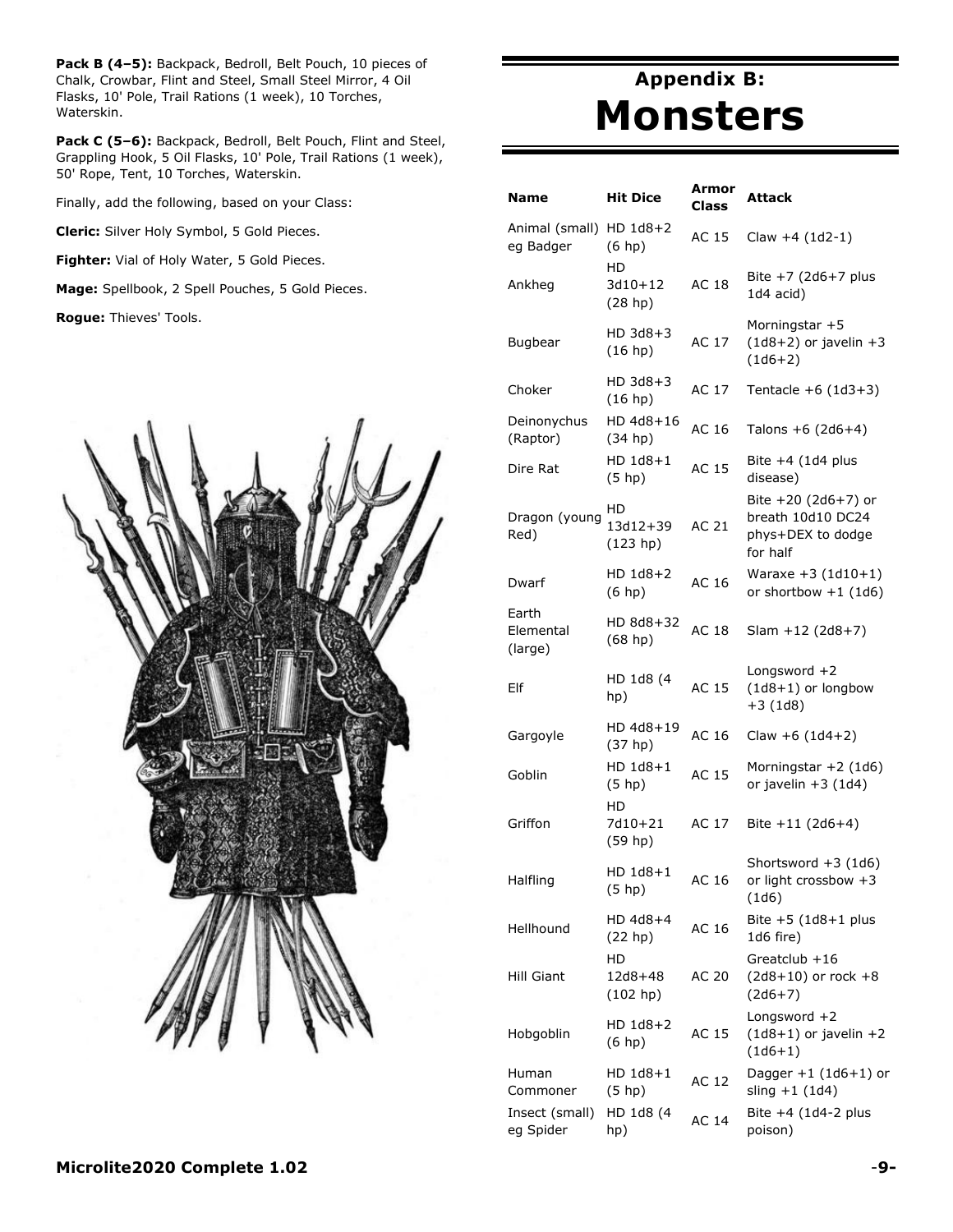| Kobold                    | HD 1d8 (4<br>hp)                       | <b>AC 15</b> | Spear $+1$ (1d6-1) or<br>sling $+3$ (1d3)                                             |
|---------------------------|----------------------------------------|--------------|---------------------------------------------------------------------------------------|
| Ogre                      | HD 4d8+11<br>(29 hp)                   | AC 16        | Greatclub $+8$ (2d8+7)<br>or javelin $+1$ (1d8+5)                                     |
| Orc                       | $HD$ $1d8+1$<br>$(5$ hp)               | AC 13        | Falchion $+4$ (2d4+4)<br>or javelin $+1$ (1d6+3)                                      |
| Owlbear                   | HD<br>$5d10+25$<br>(52 <sub>hp</sub> ) | <b>AC 15</b> | Claw +9 $(1d6+5)$                                                                     |
| <b>Rust Monster</b>       | $HD$ 5d8+5<br>(27 <sub>hp</sub> )      | <b>AC 18</b> | Antennae touch +3<br>(rust)                                                           |
| Shadow                    | HD 3d12<br>(19 hp)                     | AC 13        | Incorporeal touch +3<br>(1d6 Str)                                                     |
| Skeleton<br>Warrior       | HD 1d12 (6<br>hp)                      | <b>AC 15</b> | Scimitar $+1$ (1d6+1)<br>or claw $+1$ melee<br>$(1d4+1)$                              |
| Stirge                    | HD 1d10 (5<br>hp)                      | AC 16        | Touch $+7$ (attach)                                                                   |
| Stone Golem               | HD<br>14d10+30<br>(107 <sub>hp</sub> ) | AC 26        | $Slam +18(2d10+9)$                                                                    |
| Troll                     | HD 6d8+36<br>(63 <sub>hp</sub> )       | AC 16        | Claw +9 $(1d6+6)$                                                                     |
| Werewolf<br>(hybrid form) | HD 3d8+7<br>(20 hp)                    | AC 16        | Claw $+4(1d4+2)$                                                                      |
| Wight                     | HD 4d12<br>(26 hp)                     | AC 15        | Slam $+3$ (1d4+1 plus<br>energy drain)                                                |
| Wolf                      | $HD$ 2d8+4<br>(13 <sub>hp</sub> )      | AC 14        | Bite $+3(1d6+1)$                                                                      |
| Wyvern                    | HD<br>7d12+14<br>(59 <sub>hp</sub> )   | <b>AC 18</b> | Sting $+10$ (1d6+4 plus<br>poison) or Talon +10<br>$(2d6+4)$ or Bite +10<br>$(2d8+4)$ |
| Zombie                    | HD 2d12+3<br>(16 hp)                   | AC 11        | Slam $+2$ (1d6+1) or<br>$club + 2(1d6+1)$                                             |

**Skills:** Non-intelligent creatures roll 1d20 + HD if they need to make a skill check. Intelligent creatures may have backgrounds which are added to their roll if appropriate to the check. Intelligent creatures may also have a class and level, if they use the higher of their level or the HD as the modifier to the skill check roll.

**Monster Advancement:** To make a tougher monster, add more Hit Dice; each additional HD adds one to their skill and combat bonuses. For each doubling of the Hit Dice, increase the dice size for attacks (i.e. d4->d6, d6->d8, etc). Alternatively, add class levels to intelligent monsters. Start with the base Hit Dice and add levels of Fighter, Rogue, Mage or Cleric as required.

**Create Your Own:** Assign Hit Dice (d8 for most things, d12 for Dragons and Undead). Attack bonus and skill level = number of Hit Dice. If it's an intelligent critter, +3 bonus to one skill. Add stat bonuses to suit.



## **Appendix C: Spell Lists**

While spellcasters can use any spell in the SRD the GM permits in the game, the following short lists are the suggested spells that mages and clerics automatically have access to. Other spells that the GM wishes to allow in the game can be found in spell books, scrolls, etc. and characters can attempt to learn them to add them to the spells they have access to. Learning a spell requires 1 week of study per level of the spell and a successful intelligence save vs a DC of  $10 + (2 \times$  spell level).

## **Arcane Spells**

## **0-Level Arcane Spells: Cantrips**

Arcane Mark: Inscribes a permanent personal rune (visible or invisible). Detect Magic: Detects spells and magic items within 60 ft. for

up to 1 min./level or until concentration ends. Ghost Sound: Figment sounds for 1 round/level. Light: Object shines like a torch for 10 min./level. Mage Hand: 5-pound telekinesis. Lasts until concentration

ends. Prestidigitation: Performs minor tricks for 1 hour. Read Magic: Read scrolls and spell books for 10 min./level.

## **1st-Level Arcane Spells**

Feather Fall: Objects or creatures fall slowly for 1 round/level or until landing.

Floating Disk: Creates 3-ft.-diameter horizontal disk that holds 100 lb./level. Lasts for 1 hour/level.

Mage Armor: Gives subject +4 armor bonus for 1 hour/level. Magic Missile: 1d4+1 damage; +1 missile per two levels above 1st (max 5).

Sleep: Puts 4 HD of creatures into magical slumber for 1 min./level.

Shocking Grasp: Touch delivers 1d6/level electricity damage (max 5d6).

## **2nd-Level Arcane Spells**

Acid Arrow: Ranged attack; 2d4 damage for 1 round +1 round/three levels.

Flaming Sphere: Creates rolling ball of fire, 2d6 damage, lasts 1 round/level.

Invisibility: Subject is invisible for 1 min./level or until it attacks.

Knock: Opens locked or magically sealed door.

Levitate: Subject moves up and down at your direction for 1 min./level.

Spider Climb: Grants ability to walk on walls and ceilings for 10 min./level.

## **3rd-Level Arcane Spells**

Clairaudience/Clairvoyance: Hear or see at a distance for 1 min./level.

Dispel Magic: Cancels magical spells and effects.

Fireball: 1d6 damage per level, 20-ft. radius. Fly: Subject flies at speed of 60 ft. for 1 min./level. Lightning Bolt: Electricity deals 1d6/level damage. Vampiric Touch: Touch deals 1d6/two levels damage; caster gains damage as hp which last for 1 hour.

**Microlite2020 Complete 1.02** -**10-**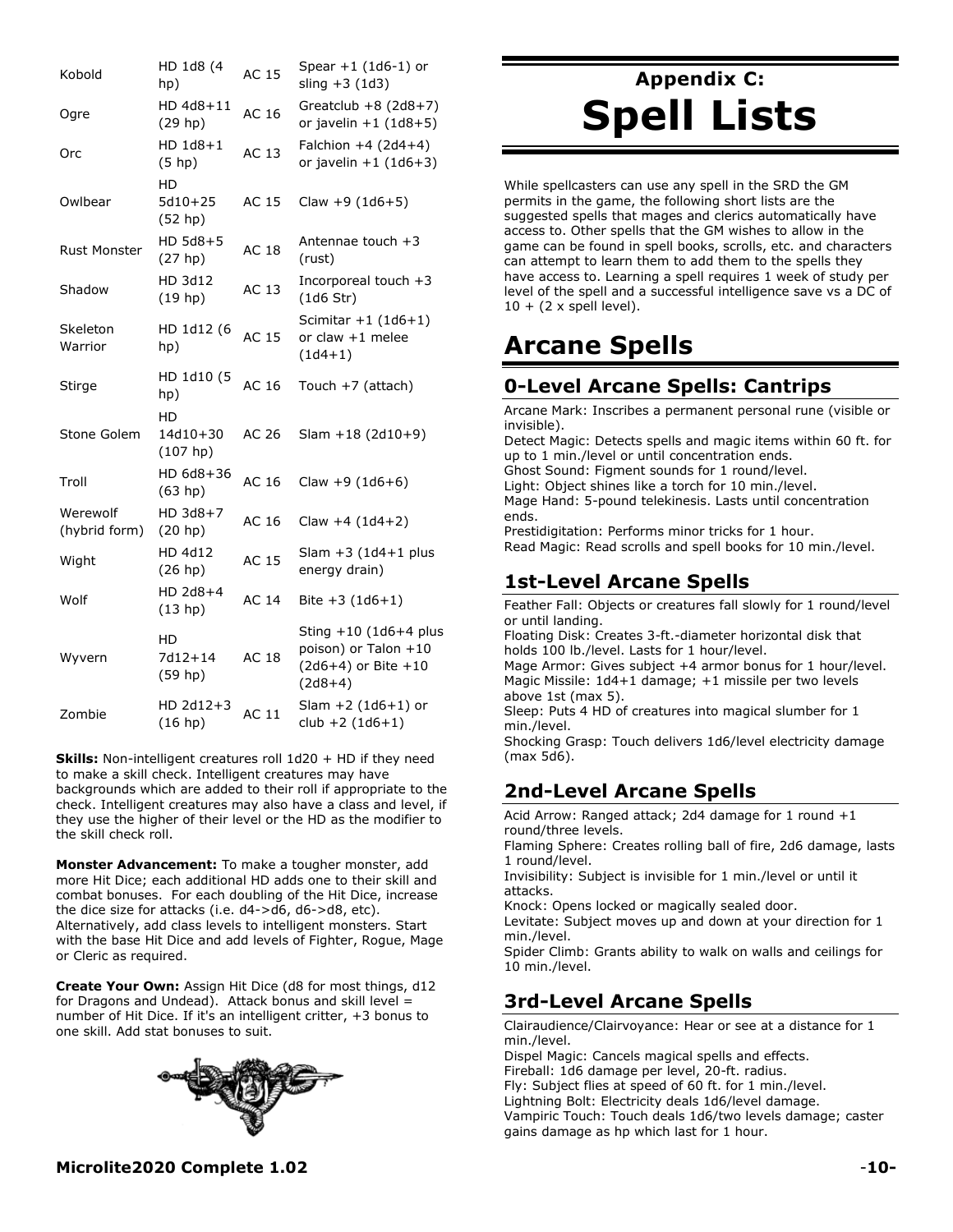## **4th-Level Arcane Spells**

Animate Dead: Creates level X2 HD of undead skeletons or zombies.

Arcane Eye: Invisible floating eye moves 30 ft./round for 1 min./level.

Black Tentacles: Tentacles grapple all within 20 ft. spread for 1 round/level.

Dimension Door: Teleports you short distance.

Polymorph: Gives one willing subject a new form for 1 min./level.

Stoneskin: Ignore 10 points of damage per attack. Lasts for 10 min./level or until discharged.

## **5th-Level Arcane Spells**

Cloudkill: Kills 3 HD or less; 4-6 HD save or die, 6+ HD take STR damage. Lasts for 1 min./level.

Contact Other Plane: Lets you ask one question of extraplanar entity. Lasts until concentration ends.

Feeblemind: Subject's MIND score drops to 1.

Passwall: Creates passage through wood or stone wall for 1 hour/level.

Permanency: Makes certain spells permanent. Teleport: Instantly transports you as far as 100 miles/level.

## **6th-Level Arcane Spells**

Antimagic Field: Negates magic within 10 ft. for 10 min./level. Chain Lightning: 1d6/level damage; 1 secondary bolt/level each deals half damage.

Contingency: Sets trigger condition for another spell. Lasts for 1 day/level or until discharged.

Disintegrate: Destroys one creature or object.

Geas: Commands any creature, binding it to a specific task. Lasts for 1 day/level or until discharged.

True Seeing: Lets you see all things as they really are for 1 min./level.

## **7th-Level Arcane Spells**

Delayed Blast Fireball: 1d6/level fire damage; you can postpone blast for 5 rounds.

Ethereal Jaunt: You become ethereal for 1 round/level. Finger of Death: Kills one subject.

Plane Shift: As many as eight subjects travel to another plane.

Power Word Blind: Blinds creature with 200 hp or less for 1d4+1 minutes (permanent if creature has less than 50 hp). Spell Turning: Reflect 1d4+6 spell levels back at caster for 10 min./level or until expended.

## **8th-Level Arcane Spells**

Clone: Duplicate awakens when original dies. Horrid Wilting: Deals 1d6/level damage within 30 ft. Incendiary Cloud: Cloud deals 4d6 fire damage/round for 1 round/level.

Irresistible Dance: Forces subject to dance for 1d4+1 rounds. Power Word Stun: Stuns creature with 150 hp or less for 2d4 rounds.

Trap the Soul: Imprisons subject within gem.

## **9th-Level Arcane Spells**

Astral Projection: Projects you and companions onto Astral Plane.

Etherealness: Travel to Ethereal Plane with companions for 1 min./level.

Gate: Connects two planes for travel or summoning. Open for 1 round/level.

Meteor Swarm: Four exploding spheres each deal 6d6 fire damage.

#### **Microlite2020 Complete 1.02** -**11-**

Power Word Kill: Kills one creature with 100 hp or less. Soul Bind: Traps newly dead soul to prevent resurrection.

## **Divine Spells**

## **0-Level Divine Spells: Orisons**

Create Water: Creates 2 gallons/level of pure water. Guidance: +1 on one attack roll, saving throw, or skill check. Lasts for 1 min. or until discharged.

Light: Object shines like a torch for 10 min./level. Purify Food and Drink: Purifies 1 cu. ft./level of food or water. Resistance: Subject gains +1 on saving throws for 1 minute. Virtue: Subject gains 1 temporary hp for 1 minute.

## **1st-Level Divine Spells**

Bless: Allies gain +1 on attack rolls and communication + MIND checks against fear for 1 min./level. Bless Water: Makes holy water. Cure Light Wounds: Cures 1d2+1 WP (or 1d8+1/level (max +5) HP on entities without WP). Divine Favor: You gain +1 per three levels on attack and damage rolls for 1 minute. Magic Stone: Three stones gain  $+1$  on attack, deal  $1d6 + 1$ damage. Lasts for 30 minutes or until discharged. Shield of Faith: Aura grants +2 or higher AC bonus for 1 min./level.

## **2nd-Level Divine Spells**

Aid: +1 on attack rolls and saves against fear, 1d8 temporary hp  $+1$ /level (max  $+10$ ).

Cure Moderate Wounds: Cures 1d4+1 WP (or 2d8+1/level (max +10) HP on entities without WP).

Delay Poison: Stops poison from harming subject for 1. Gentle Repose: Preserves one corpse.

Remove Paralysis: Frees one or more creatures from paralysis or slow effect.

Restoration, Lesser: Dispels magical ability penalty or repairs 1d4 ability damage.

## **3rd-Level Divine Spells**

Create Food and Water: Feeds three humans (or one horse)/level. Cure Serious Wounds: Cures 1d6+1 WP (or 3d8+1/level (max +15) HP on entities without WP).

Prayer: Allies get a +1 bonus on most rolls, enemies take a – 1 penalty for 1 round/level.

Remove Disease: Cures all diseases affecting subject.

Searing Light: Ray deals 1d8/two levels damage, or 1d8/level against undead.

Speak with Dead: Corpse answers one question/two levels. Lasts for 1 min./level.

## **4th-Level Divine Spells**

Cure Critical Wounds: Cures 1d8+1 WP (or 4d8+1/level (max +20) HP on entities without WP). Discern Lies: Reveals deliberate falsehoods for 1 round/level or until concentration ends. Freedom of Movement: Subject moves normally despite impediments for 10 min./level. Neutralize Poison: Immunizes subject against poison for 10 min./level, detoxifies venom in or on subject. Restoration: Restores level and ability score drains. Tongues: Speak any language for 10 min./level.

## **5th-Level Divine Spells**

Atonement: Removes burden of misdeeds from subject.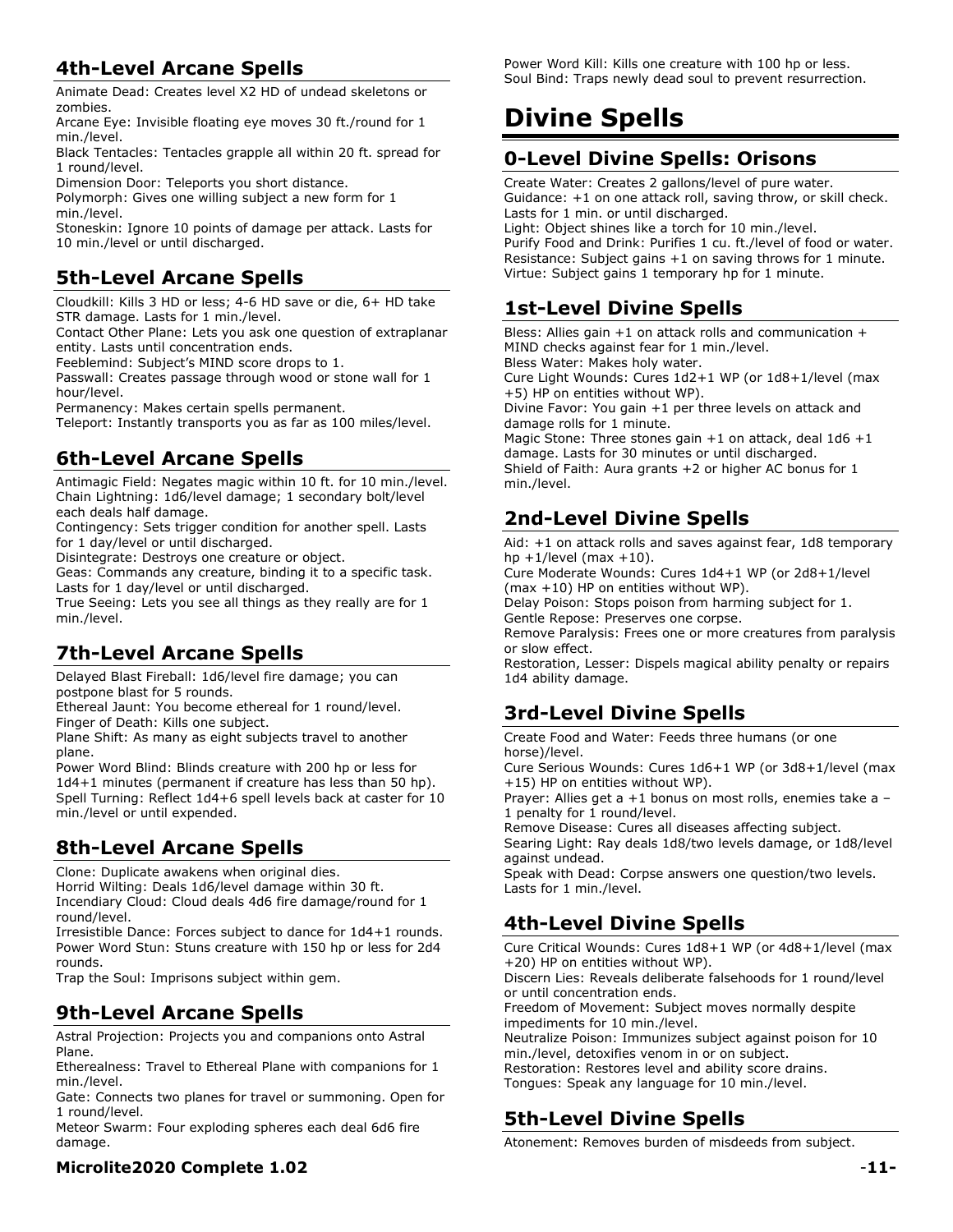Commune: Deity answers one yes-or-no question/level. Lasts for 1 round/level

Cure Light Wounds, Mass: Cures 1d2+1 WP (or 1d8+1/level HP on entities without WP) for many creatures.

Flame Strike: Smite foes with divine fire (1d6/level damage). Raise Dead: Restores life to subject who died as long as one day/level ago.

True Seeing: Lets you see all things as they really are for 1 min./level.

## **6th-Level Divine Spells**

Banishment: Banishes 2 HD/level of extraplanar creatures. Cure Moderate Wounds, Mass: Cures 2d8 damage +1/level for many creatures.

Harm: Deals 1d2 WP/level damage (10 HP/level on entities without WP) to target .

Heal: Cures 2 WP /level of damage 10 HP/level on entities without WP), all diseases and mental conditions.

Heroes' Feast: Food for one creature/level cures disease and grants +1 combat bonus for 12 hours. Lasts for 1 hour. Quest: Commands any creature, binding it to a specific task. Lasts for 1 day/level or until discharged.

## **7th-Level Divine Spells**

Cure Serious Wounds, Mass: Cures 1d4+1 WP (or 2d8+1/level HP on entities without WP) many creatures. Destruction: Kills subject and destroys remains. Ethereal Jaunt: You become ethereal for 1 round/level. Regenerate: Subject's severed limbs grow back, cures  $1d4+1$ /level WP (or 4d8 damage  $+1$ /level (max  $+35$ ) HP on

entities without WP).. Restoration, Greater: As restoration, plus restores all levels and ability scores.

Resurrection: Fully restores a dead subject from a small portion of the corpse.

## **8th-Level Divine Spells**

Antimagic Field: Negates magic within 10 ft. for 10 min./level. Cure Critical Wounds, Mass: Cures 1d6+1/level WP (or 4d8 damage +1/level HP on entities without WP) for many creatures.

Dimensional Lock: Teleportation and interplanar travel blocked for 1 day/level.

Discern Location: Reveals exact location of creature or object. Fire Storm: Deals 1d6/level fire damage.

Holy Aura: +4 to AC, +4 resistance, and SR 25 against evil spells for 1 round/level.

## **9th-Level Divine Spells**

Astral Projection: Projects you and companions onto Astral Plane.

Etherealness: Travel to Ethereal Plane with companions for 1 min./level.

Gate: Connects two planes for travel or summoning. Open for 1 round/level.

Heal, Mass: As heal, but with several subjects.

Implosion: Kills one creature/round for 4 rounds or until concentration ends.

Soul Bind: Traps newly dead soul to prevent resurrection.



#### **Microlite2020 Complete 1.02** -**12-**

## **Appendix D: Simple Mass Combat**

Most combat is carried out one-on-one, with each set of stats (HP, AC, combat bonuses, etc) applying to a single character or creature.

It can be extended by adding in Combat Scale. This takes the basic combat mechanics and uses them to apply to anything from Tactical Units to Armies.

Combat Scale is a multiplier that shows the size of the unit relative to the norm. It is only applied to damage in combat between units of different size. Hit Points, AC and all other stats remain the same.

For example, a unit of 20 Goblin warriors will have CSx5 as per the table below. The combat stats are still HD1d8+1  $(5hp)$ , AC15, Morningstar  $+2$  (1d6) or Javelin  $+3$  (1d4). Against anything with the same Combat Scale (for example, a unit of 15 Elves), combat is resolved normally as if it was one goblin against one elf.

#### **Number in Unit Combat Scale**

| 2-5       | xЗ  |
|-----------|-----|
| 6-10      | x4  |
| 11-20     | x5  |
| $21 - 40$ | х6  |
| 41-80     | x7  |
| 81-160    | x8  |
| 161-320   | x9  |
| 321-640   | x10 |
| 641-1280  | x11 |
| 1281-2560 | x12 |
| Etc.      |     |

Combat Scale comes into play when battling against forces of a different size. It acts as a multiplier for damage taken, and also divides any damage given.

If the battle started between units of different CS, reduce the size of the Combat Scale as Hit Points as lost. For example, if the twenty Goblins above are reduced to 2hp, they have lost over half their unit, so are now CSx4. When down to just 1hp, they are CSx3 with just 5 goblins remaining.

If the Combat Scale becomes the same for all opponents, resolve combat normally; the playing field is now level.

## **Experience from Mass Combat**

Experience is gained from taking part in a battle equal to the HD of the opponent, +1 for each CS higher than your own. For example, a member of the 20-strong Grey Company (CSx5) will earn 3 EL in a battle against 35 Gnolls (a 2HD creature, CSx6).

## **Combat Examples**

#### **Orcs vs Elves**

Twenty orcs enter a forest glade where they are beset upon by 15 elven archers. As their CS is the same, it is treated as a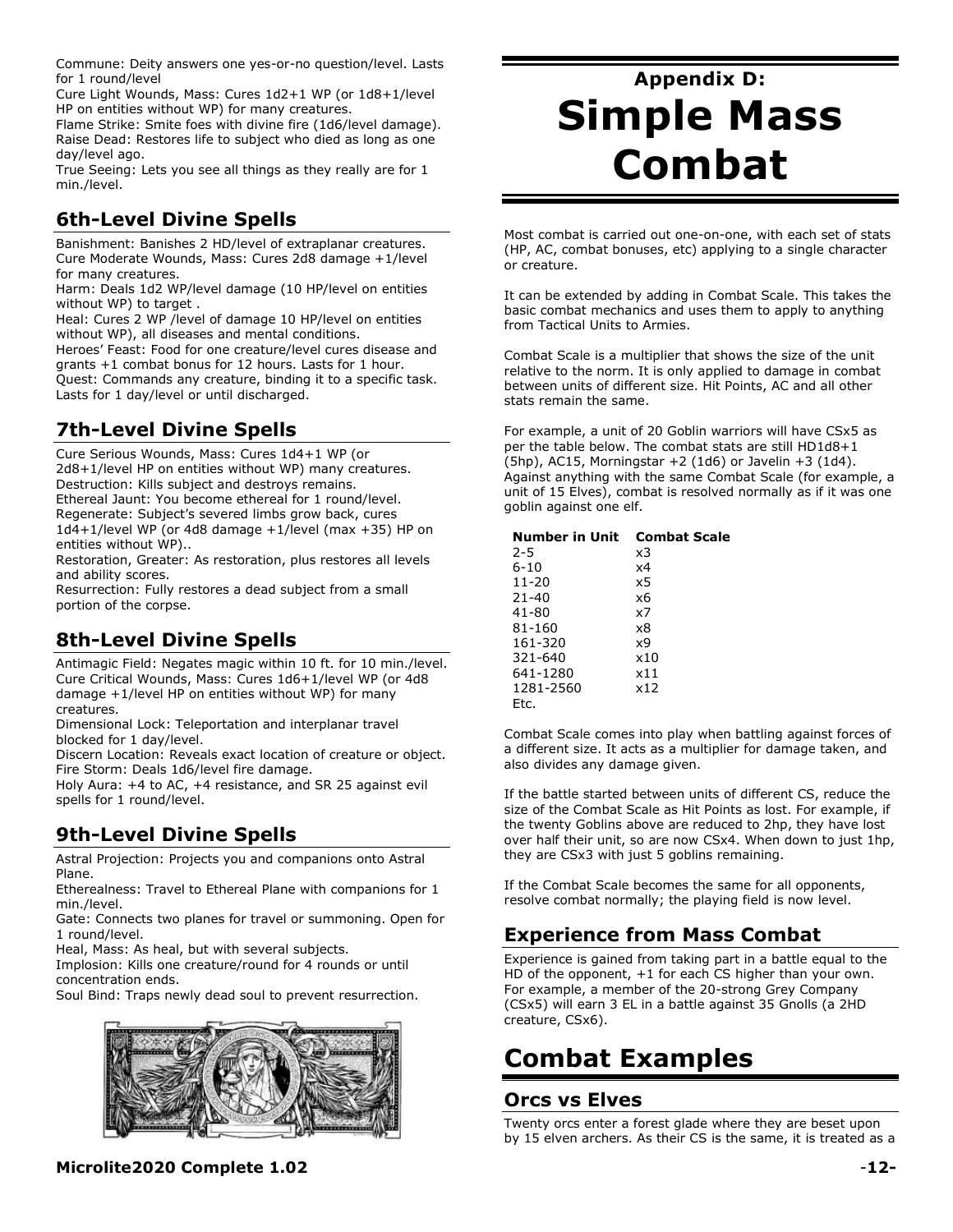straight single combat. The elven archers fire their longbows (+3, 1d8), hitting for 3 points of damage. The Orcish unit is down to 2hp. As the combat started with both opponents having the same Combat Scale, there is no change to CS and combat continues.

The Orcs rally and snarl, preparing to flush out the Elves with their barbed falchions. They charge into the bushes. The elves calmly fire another volley, hitting for more 4 more hp - more than the Orcish unit can take. Silence falls in the clearing as orcish blood soaks into the grass.

## **Goblins vs Lone Warrior**

Twenty goblins ambush a lone 5th level Fighter. Their CS is x5, so any damage dealt is multiplied by five before it is applied against his Hit Points. Similarly, any damage he does is divided by five.

In the first round he hits well for 10 damage. That is divided by 5, to 2hp lost by the Goblin unit; They are down to 3hp - if they lose another hp they will drop down to CSx4 as they will have lost more than half their hit points.

In reply, the Goblins hit, attacking with their Morningstars en masse. The Fighter is hit for 4hp, x5 due to their numbers. He takes 20hp of damage. Good luck to him!

## **Knights vs Red Dragon**

The 500-strong Order of the Purple Flame stand ready against the Red Dragon. They are CSx10, while the Dragon - a single critter - is just CSx1, though formidable.

- 500 Knights: HD2d8+4 (14hp), AC18, Lance +7 (1d10+4) or Longsword +6 (1d8+2), CSx10
- Red Dragon: HD13x12+39 (123hp), AC21, Bite +20 (2d6+7) or Breath 10d10 DC24

The Dragon flies high above and breathes flame across their phalanx for 46hp damage. The knights dive for cover beneath their shields (i.e. they attempt their saving throw). They make their saving throw. They take 1/2 damage - 23hp, divided by CSx10 for 2hp. The Knights are down to 12hp.

They ready their horses to charge as the Dragon lands, the thunder of 2,000 hooves causing the young Red to pause. They hit (rolled  $18+7 = 25$  vs. AC21), scoring 11 damage, CSx10 for a massive 110hp damage. The Red Dragon is down to 13hp against the small army, bleeding from the impact of many lances. It roars and lunges in anger, biting savagely. It hits easily (rolled  $6+20 = 26$  vs. AC18) for 17 damage, divided by 10 = 2hp. The Knights are down to 10hp. If they fall below 7hp they will be at half their numbers and down to CSx9.

They draw their Longswords and surround the downed Dragon, though their weapons to little more than scratch the drake's hide  $(6 + 8 = 14, a \text{ miss})$ . The Dragon turns to bite again, and rolls a Natural 20. It's a critical, so the Knights take 19hp damage, CSx10 so 2hp lost. They're down to 8hp after watching a few more of their number be gobbled up.

Their longswords bit true (18 +6 = 24 vs. AC21), for 6hp damage, CSx10 for a total of 60hp against the drake. It's down, finally, though the Knights have lost 143 (500x4/14) of their number in the battle. The commend their souls to their gods in valor.

## **Knights vs Gnolls**

The Knights of the Purple Flame, bolstered by their successes and reinforcements decide to tackle the Gnoll threat to the

**Microlite2020 Complete 1.02** -**13-**

South. They ride out at full strength against the 300 Gnolls of Ghakak Khan.

- 500 Knights: HD2d8+4 (14hp), AC18, Lance +7 (1d10+4) or Longsword +6 (1d8+2), CSx10
- 300 Gnolls: HD2d8+2 (11hp), AC15, Battleaxe +3  $(1d8+2)$  or shortbow  $+1$   $(1d6)$ , CSx9

The Knights charge the Gnolls as the Gnolls fire shortbows into their midst. The Gnolls roll well  $(18+1 = 19)$  for 5 damage. 9/10th of it applies, which still rounds up to 5hp. The Knights are at 9hp as riders fall from their mounts.

The next round, the Knights hit hard (roll 14+7+2 (from the charge) = 23, easily beating AC15) for 9hp, multiplied by 10/9th for 10hp. This leaves the Gnolls with just 2hp. Just 54 Gnolls remain standing (300x11/2). The Gnolls rout and the Knights are victorious!

## **For More Information on Microlite20-Based Games**

**Visit Microlite20 Nexus for more information and discussion of Microlite20-based games and dozens and dozens of downloads free Microlite20 based games and supplements.** 

## **Microlite20 Nexus <https://microlite20.org/>**